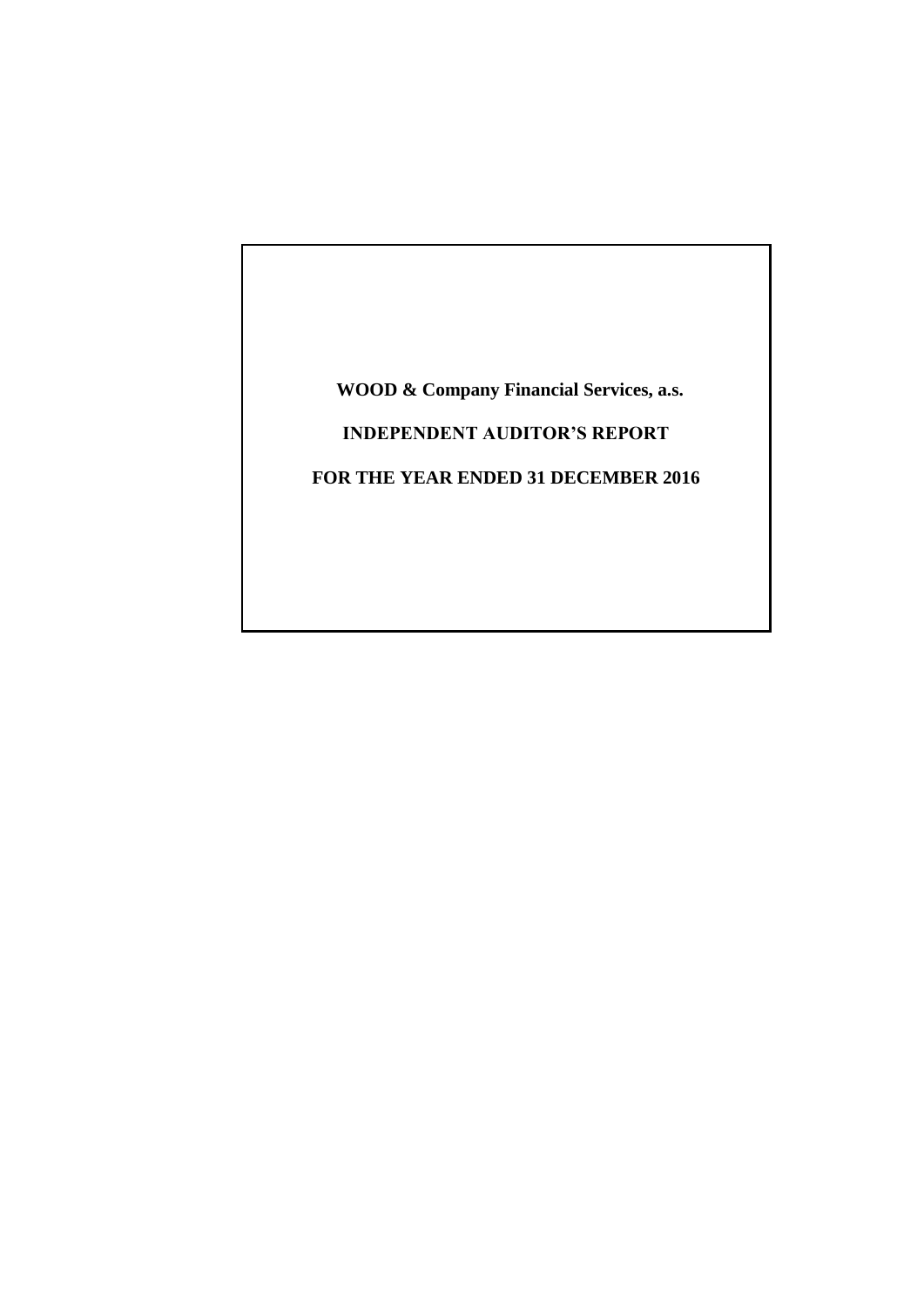# **Deloitte.**

Deloitte Audit s.r.o. Nile House Karolinská 654/2 186 00 Prague 8 - Karlín Czech Republic

Tel: +420 246 042 500 Fax: +420 246 042 555 DeloitteCZ@deloitteCE.com www.deloitte.cz

Registered by the Municipal Court in Prague, Section C, File 24349 ID. No.:49620592 Tax ID. No.: CZ49620592

# **INDEPENDENT AUDITOR'S REPORT**

To the Shareholders of WOOD & Company Financial Services, a.s.

Having its registered office at: Náměstí Republiky 1079/1a, 110 00 Praha 1

#### Opinion

We have audited the accompanying financial statements of WOOD & Company Financial Services, a.s. (hereinafter also the "Company"), which comprise the statement of financial position as at 31 December 2016, and the income statement, statement of comprehensive income, statement of changes in equity and statement of cash flows for the year then ended, and notes to the financial statements, including a summary of significant accounting policies and other explanatory information.

In our opinion, the accompanying financial statements give a true and fair view of the financial position of WOOD & Company Financial Services, a.s. as at 31 December 2016, and of its financial performance and its cash flows for the year then ended in accordance with International Financial Reporting Standards.

#### **Basis for Opinion**

We conducted our audit in accordance with International Standards on Auditing (ISAs). Our responsibilities under those standards are further described in the Auditor's Responsibilities for the Audit of the Financial Statements section of our report. We are independent of the Company in accordance with the International Ethics Standards Board for Accountants' Code of Ethics for Professional Accountants (IESBA Code), and we have fulfilled our other ethical responsibilities in accordance with the IESBA Code. We believe that the audit evidence we have obtained is sufficient and appropriate to provide a basis for our opinion.

#### Emphasis of Matter

We draw attention to Note 1 to the financial statements.

The presentation currency of these financial statements is EUR. The presentation currency of these financial statements differs from presentation currency of the statutory financial statements which is CZK. Our opinion is not modified in respect of this matter.

#### Responsibilities of the Company's Board of Directors and Supervisory Board for the Financial **Statements**

The Board of Directors is responsible for the preparation and fair presentation of the financial statements in accordance with International Financial Reporting Standards and for such internal control as the Board of Directors determines is necessary to enable the preparation of financial statements that are free from material misstatement, whether due to fraud or error.

In preparing the financial statements, the Board of Directors is responsible for assessing the Company's ability to continue as a going concern, disclosing, as applicable, matters related to going concern and using the going concern basis of accounting unless the Board of Directors either intends to liquidate the Company or to cease operations, or has no realistic alternative but to do so.

The Supervisory Board is responsible for overseeing the Company's financial reporting process.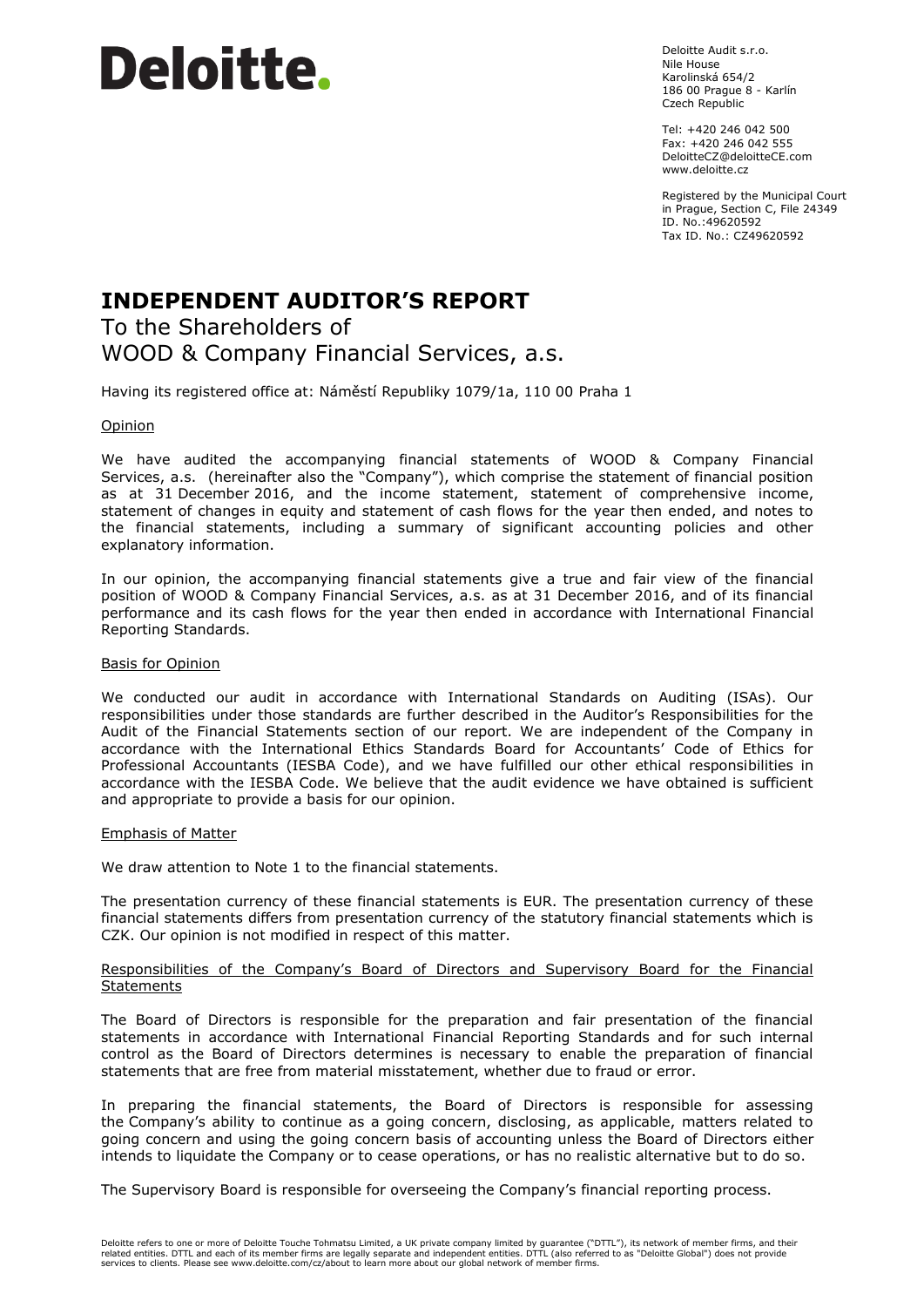#### Auditor's Responsibilities for the Audit of the Financial Statements

Our objectives are to obtain reasonable assurance about whether the financial statements as a whole are free from material misstatement, whether due to fraud or error, and to issue an auditor's report that includes our opinion. Reasonable assurance is a high level of assurance, but is not a guarantee that an audit conducted in accordance with ISAs will always detect a material misstatement when it exists. Misstatements can arise from fraud or error and are considered material if, individually or in the aggregate, they could reasonably be expected to influence the economic decisions of users taken on the basis of these financial statements.

As part of an audit in accordance with the above law or regulation, we exercise professional judgment and maintain professional skepticism throughout the audit. We also:

- Identify and assess the risks of material misstatement of the financial statements, whether due to fraud or error, design and perform audit procedures responsive to those risks, and obtain audit evidence that is sufficient and appropriate to provide a basis for our opinion. The risk of not detecting a material misstatement resulting from fraud is higher than for one resulting from error, as fraud may involve collusion, forgery, intentional omissions, misrepresentations, or the override of internal control.
- Obtain an understanding of internal control relevant to the audit in order to design audit procedures that are appropriate in the circumstances, but not for the purpose of expressing an opinion on the effectiveness of the Company's internal control.
- Evaluate the appropriateness of accounting policies used and the reasonableness of accounting estimates and related disclosures made by the Board of Directors.
- Conclude on the appropriateness of the Board of Directors' use of the going concern basis of accounting and, based on the audit evidence obtained, whether a material uncertainty exists related to events or conditions that may cast significant doubt on the Company's ability to continue as a going concern. If we conclude that a material uncertainty exists, we are required to draw attention in our auditor's report to the related disclosures in the financial statements or, if such disclosures are inadequate, to modify our opinion. Our conclusions are based on the audit evidence obtained up to the date of our auditor's report. However, future events or conditions may cause the Company to cease to continue as a going concern.
- Evaluate the overall presentation, structure and content of the financial statements, including the disclosures, and whether the financial statements represent the underlying transactions and events in a manner that achieves fair presentation.

We communicate with the Board of Directors and the Supervisory Board regarding, among other matters, the planned scope and timing of the audit and significant audit findings, including any significant deficiencies in internal control that we identify during our audit.

In Prague on 11 May 2017

Deloitte Audit s.r.o. registration no. 079

Audit firm: The contract of the contract of the Represented by:

David Batal registration no. 2147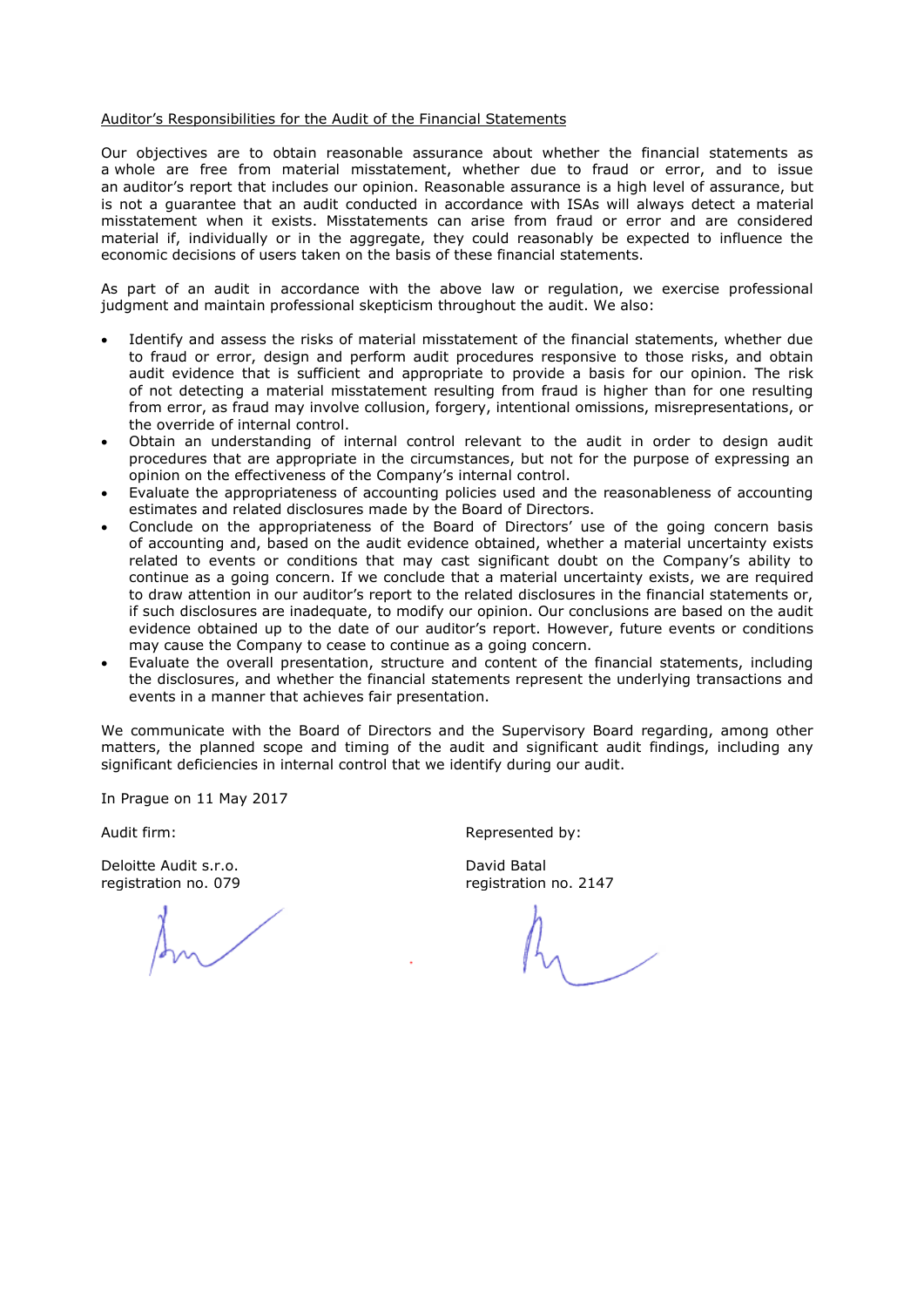

# **WOOD & Company Financial Services, a.s.**

Financial Statements for the Year Ended 31 December 2016

in accordance with International Financial Reporting Standards adopted by the European Union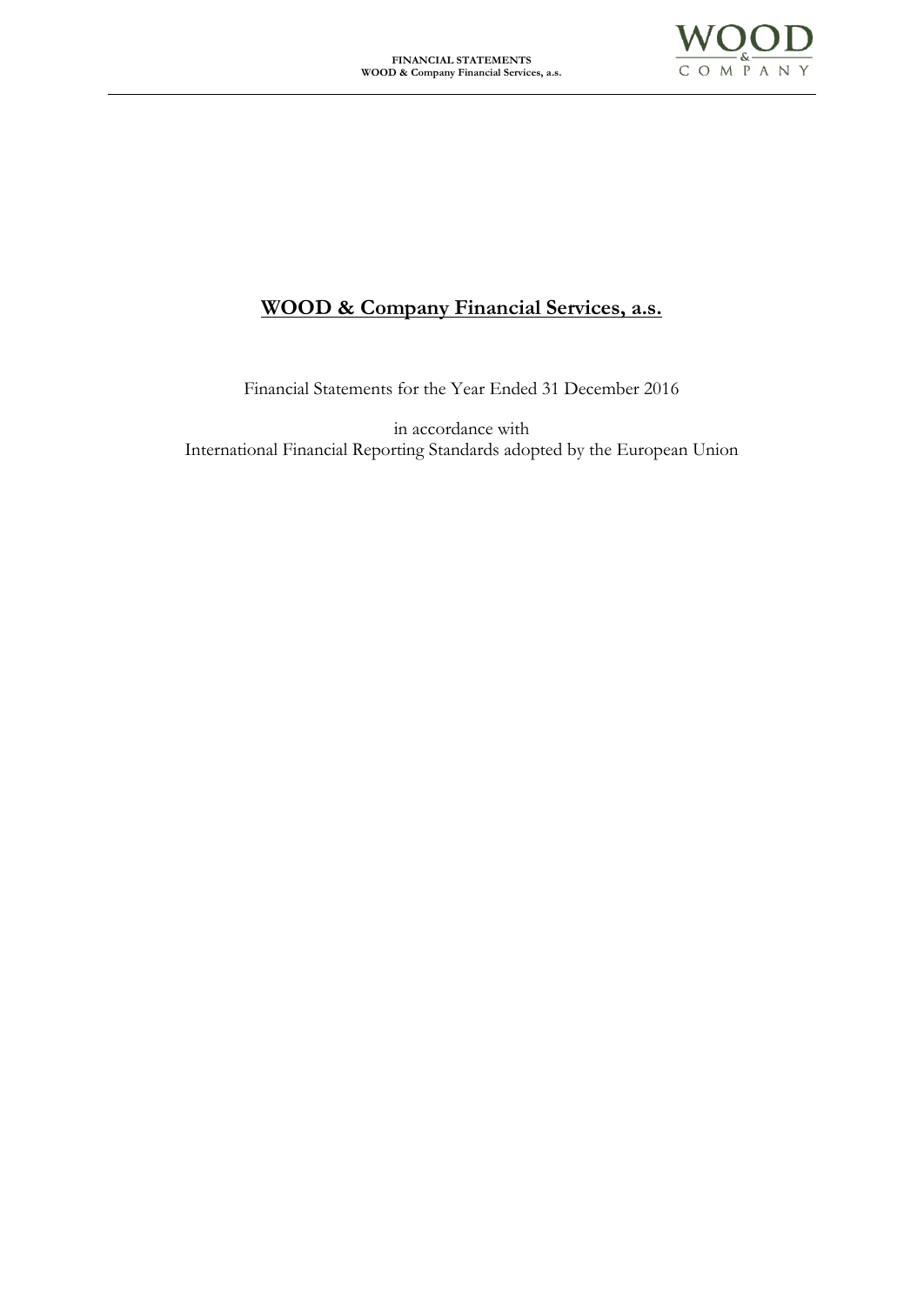

| CONTENTS                          | PAGE(S)   |
|-----------------------------------|-----------|
| FINANCIAL STATEMENTS              |           |
| STATEMENT OF COMPREHENSIVE INCOME | 7         |
| STATEMENT OF FINANCIAL POSITION   | 8         |
| STATEMENT OF CHANGES IN EQUITY    | $\Omega$  |
| <b>CASH FLOW STATEMENT</b>        | 10        |
| NOTES TO THE FINANCIAL STATEMENTS | $11 - 38$ |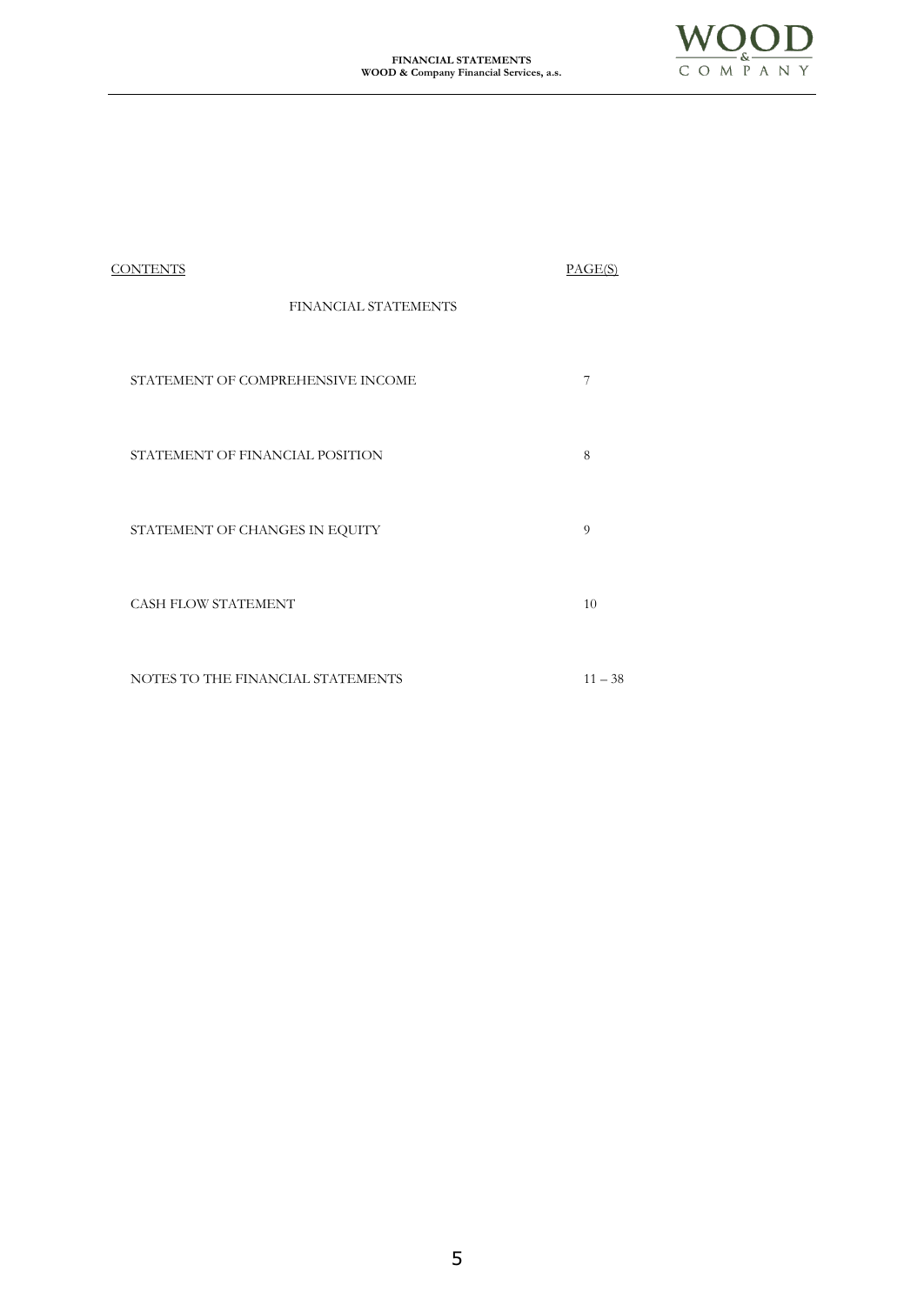

# **AUDITED RESULTS FOR THE YEAR ENDED 31 DECEMBER 2016**

# **CAPITAL STRENGTH IN DIFFICULT MARKETS**

#### **Key results for 2016:**

- Net fees and commissions were EUR 15.8 m
- Net profit on financial operations from trading and investment activities was EUR 8.7 m
- Operating income totalled EUR 25.7 m
- Operating costs were EUR 21.3 m
- Total equity as of 31 December 2016 was EUR 27.3 m.

#### **Presentation of financial Statements**

WOOD & Company Financial Services, a.s. (hereinafter "Company") presents the audited statements of its financial performance for 2016 and its financial position as of 31 December 2016 prepared in accordance with International Financial Reporting Standards (IFRS) and interpretations approved by the International Accounting Standards Board (IASB) as adopted by the European Union. The presentation currency of these financial statements is the euro (EUR). The presentation currency of these financial statements differs from the presentation currency of the statutory financial statements which is the Czech crown (CZK), which is also the functional currency of the Company. The translation from CZK to EUR is described in Note 1.

All figures are stated in thousands of EUR unless stated otherwise.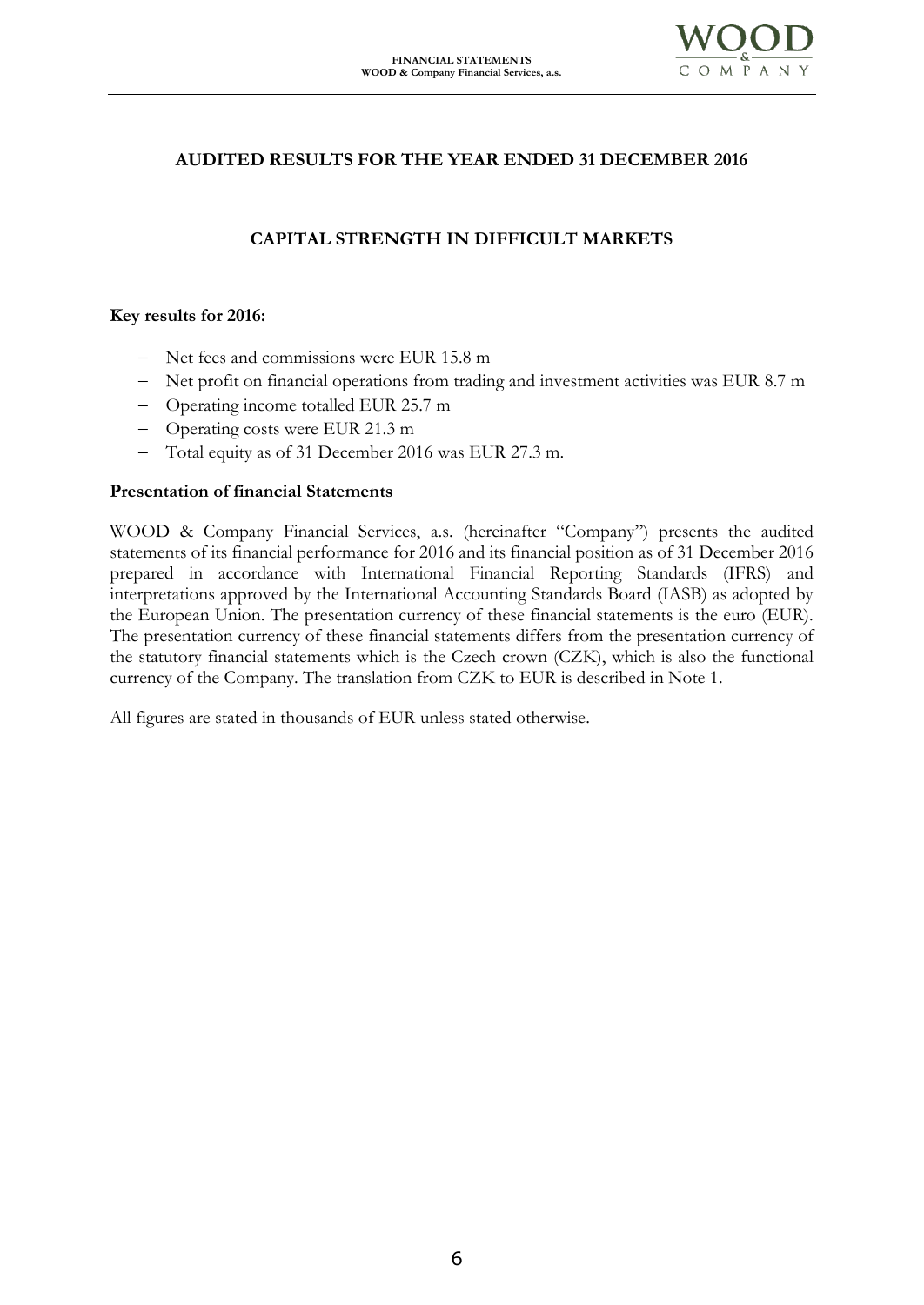# **STATEMENT OF COMPREHENSIVE INCOME FOR THE YEAR ENDED 31 DECEMBER 2016**

|                                                                                | <b>NOTES</b>   | 31 December 2016 | 31 December 2015 |
|--------------------------------------------------------------------------------|----------------|------------------|------------------|
|                                                                                |                | <b>EUR '000</b>  | <b>EUR '000</b>  |
| Interest income                                                                |                | 2,617            | 1,217            |
| Interest expense                                                               |                | $-1,805$         | $-485$           |
| Net interest expense                                                           | $\overline{0}$ | 813              | 732              |
| Fee and commissions income                                                     |                | 25,390           | 32,203           |
| Fee and commissions expense                                                    |                | $-9,576$         | $-12,787$        |
| Net fee and commissions income                                                 | 7              | 15,814           | 19,416           |
| Net profit on financial operations                                             | 8              | 8,739            | 6,259            |
| Other operating income/(expense), net                                          | 9              | 302              | $-158$           |
| Total operating income                                                         |                | 25,668           | 26,249           |
| General administrative expenses                                                | 10             | $-20,521$        | $-20,035$        |
| Depreciation                                                                   | 10, 19         | $-685$           | $-673$           |
| Share/Option Scheme                                                            | 10             | $-63$            | $-16$            |
| Total operating costs                                                          |                | $-21,270$        | $-20,724$        |
| Profit before income taxes                                                     |                | 4,398            | 5,525            |
| Income taxes                                                                   | 11             | $-1,192$         | $-1497$          |
| Deferred tax                                                                   | 11             | 109              | 268              |
| Net Income                                                                     |                | 3,315            | 4,296            |
| Other comprehensive income                                                     |                |                  |                  |
| Items that will not be reclassified<br>subsequently to the Statement of Income |                |                  |                  |
| Change in reporting currency conversion differences                            |                | $-7$             | 527              |
| Items that may be reclassified<br>subsequently to the Statement of Income      |                |                  |                  |
| Gains/ losses from available for sale securities                               |                | 1,117            | 5                |
| Deferred tax asset/liability                                                   |                | $-212$           | $\overline{0}$   |
| Total comprehensive income                                                     |                | 4,213            | 4,828            |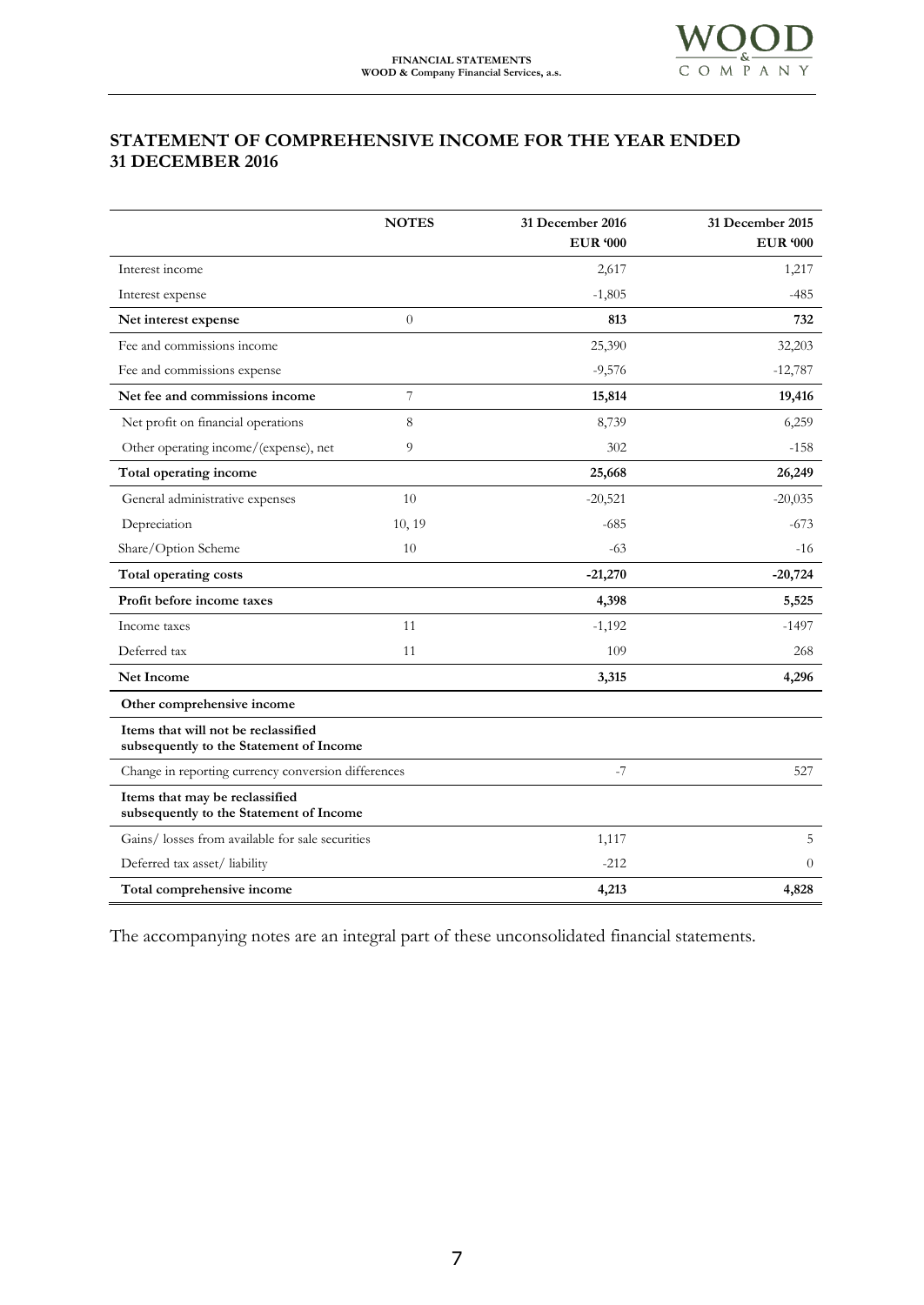

# **STATEMENT OF FINANCIAL POSITION AS OF 31 DECEMBER 2016**

|                                        | <b>NOTES</b> | 31 December 2016<br><b>EUR '000</b> | 31 December 2015<br><b>EUR '000</b> |
|----------------------------------------|--------------|-------------------------------------|-------------------------------------|
| <b>ASSETS</b>                          |              |                                     |                                     |
| <b>Current assets</b>                  |              |                                     |                                     |
| Cash and deposits with banks           | 12           | 41,932                              | 17,562                              |
| Assets held for trading                | 13           | 6,297                               | 1,239                               |
| Securities available for sale          | 16           | 11,390                              | 7,224                               |
| Trade and other receivables            | 14           | 84,583                              | 115,527                             |
| Accrued income and other assets        | 15           | 707                                 | 669                                 |
| Total current assets                   |              | 144,909                             | 142,221                             |
| Non-current assets                     |              |                                     |                                     |
| Long-term receivables                  | 18           | 175                                 | 149                                 |
| Securities held to maturity            | 17           | 37                                  | 37                                  |
| Deferred tax assets                    | 11           | $\theta$                            | 52                                  |
| Intangible fixed assets, net           | 19           | 809                                 | 1,196                               |
| Tangible fixed assets, net             | 19           | 970                                 | 1,112                               |
| Total non-current assets               |              | 1,991                               | 2,546                               |
| <b>Total assets</b>                    |              | 146,900                             | 144,767                             |
| <b>EQUITY AND LIABILITIES</b>          |              |                                     |                                     |
| Capital and reserves                   |              |                                     |                                     |
| Issued capital                         | 20           | 17,777                              | 17,777                              |
| Reserve fund from profit               |              | 610                                 | 610                                 |
| Retained earnings (loss)               |              | 5,570                               | 1,869                               |
| Revaluation fund from AFS              |              | 905                                 | $\theta$                            |
| Share/Option scheme capital fund       |              | 643                                 | 579                                 |
| Profit (loss) for the current period   |              | 3,315                               | 4,296                               |
| Reporting currency conversion          |              | $-1,486$                            | $-1,479$                            |
| Total capital and reserves             |              | 27,334                              | 23,652                              |
| Deferred tax liabilities               | 11           | 51                                  | $\theta$                            |
| Issued debt securities                 | 24           | 3,761                               | 3,761                               |
| Provision for post-employment benefits | 23           | 572                                 | 498                                 |
| Equity and long term liability         |              | 4,384                               | 27,911                              |
| <b>Current liabilities</b>             |              |                                     |                                     |
| Amounts owed to banks                  |              | 19,271                              | 8,206                               |
| Liabilities held for trading           | 13           | 3,327                               | 674                                 |
| Trade and other payables               | 21           | 91,982                              | 106,263                             |
| Accruals and other liabilities         | 22           | 254                                 | 305                                 |
| Income tax payable                     | 11           | 348                                 | 1,408                               |
| Current liabilities total              |              | 115,182                             | 116,856                             |
| Total equity and liabilities           |              | 146,900                             | 144,767                             |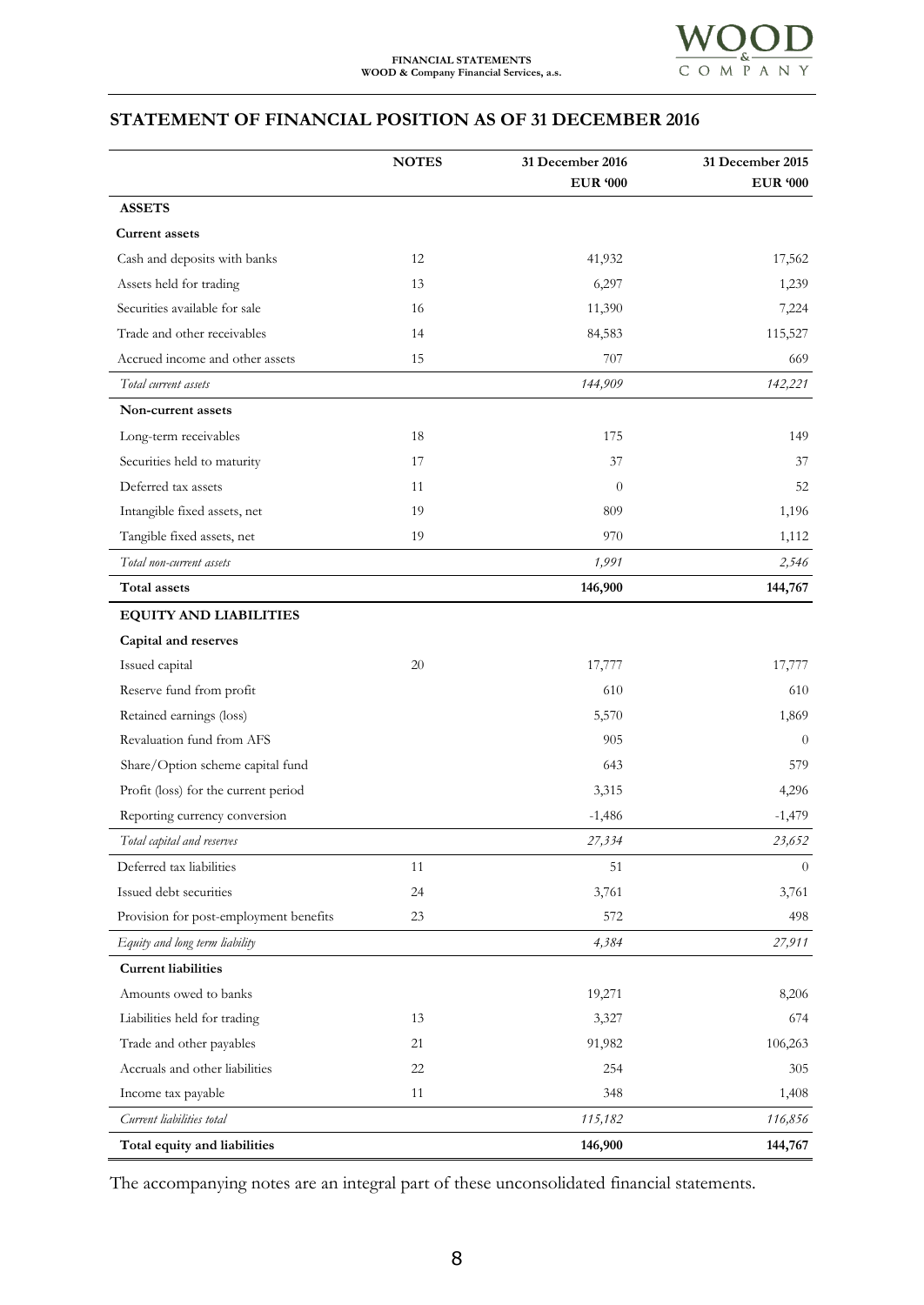# **FINANCIAL STATEMENTS WOOD & Company Financial Services, a.s.**



# **STATEMENT OF CHANGES IN EQUITY FOR THE YEAR ENDED 31 DECEMBER 2016**

|                                                         | Share capital   | Reserve fund<br>from profit | <b>Revaluation fund</b><br>from AFS | Share/option<br>scheme capital<br>fund | Accumulated<br>$profit/$ (loss) | Reporting<br>currency<br>conversion | Total           |
|---------------------------------------------------------|-----------------|-----------------------------|-------------------------------------|----------------------------------------|---------------------------------|-------------------------------------|-----------------|
|                                                         | <b>EUR '000</b> | <b>EUR '000</b>             | <b>EUR '000</b>                     | <b>EUR '000</b>                        | <b>EUR '000</b>                 | <b>EUR '000</b>                     | <b>EUR '000</b> |
|                                                         |                 |                             |                                     |                                        |                                 |                                     |                 |
| Balance at 31 December 2014                             | 17,777          | 610                         | -5                                  | 563                                    | 1,869                           | $-2,006$                            | 18,808          |
| Creation of Share/Option scheme capital fund            | $\theta$        | $\overline{0}$              | $\overline{0}$                      | 16                                     | $\theta$                        | $\overline{0}$                      | 16              |
| Creation/release of Share/Option scheme capital<br>fund | $\overline{0}$  | $\theta$                    | $\theta$                            | $\overline{0}$                         | $\overline{0}$                  | $\overline{0}$                      | $\overline{0}$  |
| Dividends                                               | $\theta$        | $\overline{0}$              | $\overline{0}$                      | $\Omega$                               | $\overline{0}$                  | $\theta$                            | $\overline{0}$  |
| Change in reporting currency conversion                 | $\theta$        | $\theta$                    | $\Omega$                            | $\Omega$                               | $\overline{0}$                  | 527                                 | 527             |
| Profit for 2015                                         | $\bf{0}$        | $\theta$                    | $\overline{0}$                      | $\Omega$                               | 4,296                           | $\overline{0}$                      | 4,296           |
| Balance at 31 December 2015                             | 17,777          | 610                         | $\bf{0}$                            | 579                                    | 6,165                           | $-1,479$                            | 23,652          |
| Creation/release of Share/Option scheme capital<br>fund | $\theta$        | $\theta$                    | $\theta$                            | 64                                     | $\theta$                        | $\overline{0}$                      | 64              |
| Change in Available for sales securities less tax       | $\Omega$        | $\theta$                    | 905                                 | $\overline{0}$                         | $\theta$                        | $\theta$                            | 905             |
| Dividends                                               | $\theta$        | $\theta$                    | $\overline{0}$                      | $\Omega$                               | $-595$                          | $\overline{0}$                      | $-595$          |
| Change in reporting currency conversion                 | $\Omega$        | $\theta$                    | $\overline{0}$                      | $\Omega$                               | $\theta$                        | $-7$                                | $-7$            |
| Profit for 2016                                         | $\mathbf{0}$    | $\theta$                    | $\overline{0}$                      | $\overline{0}$                         | 3,315                           | $\overline{0}$                      | 3,315           |
| <b>Balance at 31 December 2016</b>                      | 17,777          | 610                         | 905                                 | 643                                    | 8,885                           | $-1,486$                            | 27,334          |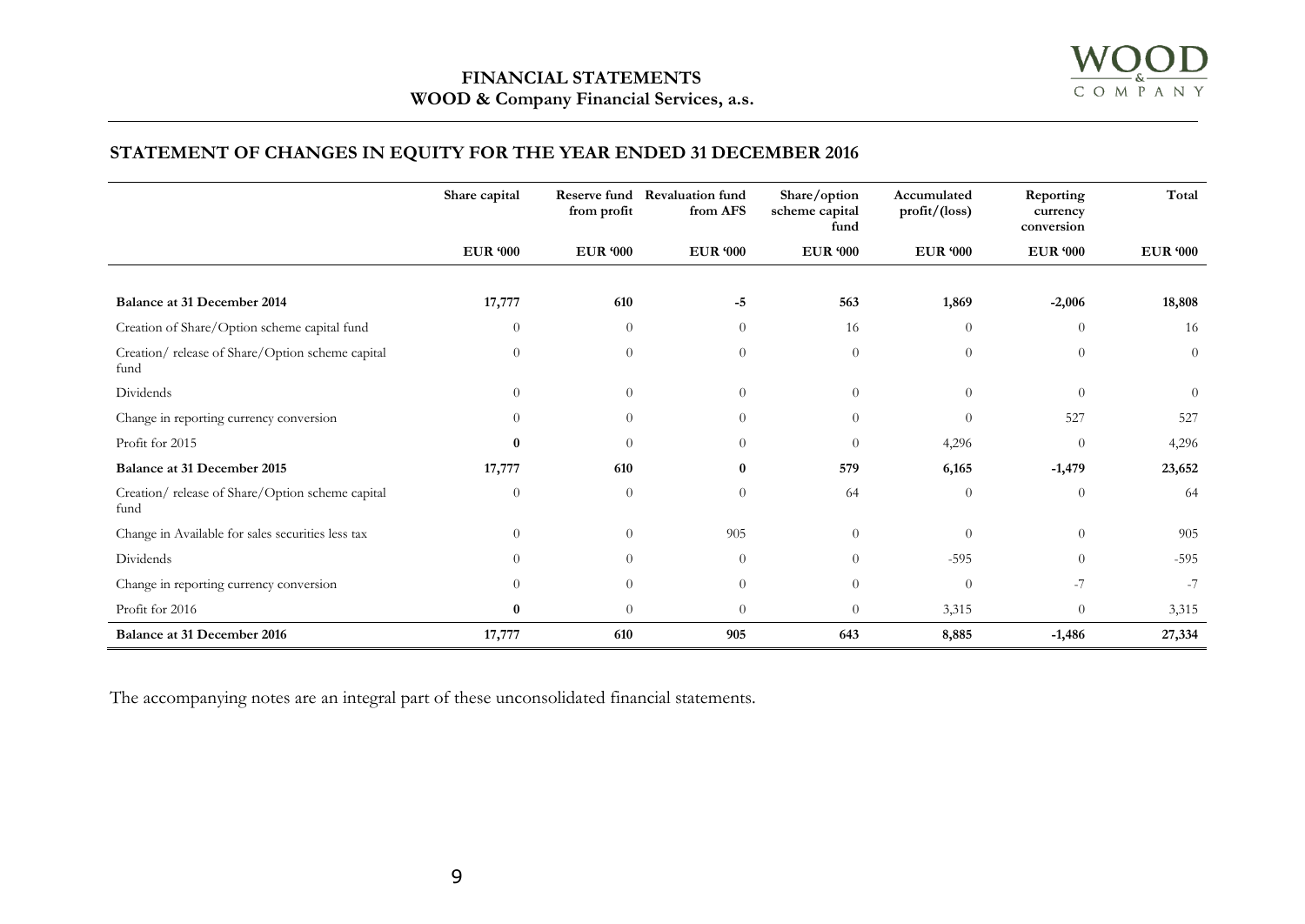# **FINANCIAL STATEMENTS WOOD & Company Financial Services, a.s.**

# **CASH-FLOW STATEMENT FOR THE YEAR ENDED 31 DECEMBER 2016**

|                                                          | 31 December 2016<br><b>EUR '000</b> | 31 December 2015<br><b>EUR '000</b> |
|----------------------------------------------------------|-------------------------------------|-------------------------------------|
| CASH FLOW FROM OPERATING ACTIVITIES                      |                                     |                                     |
| Profit before tax                                        | 4,398                               | 5,525                               |
| Depreciation of tangible and intangible assets           | 685                                 | 673                                 |
| Share/Option scheme                                      | 63                                  | 16                                  |
| Change in impairment and provisions                      | 70                                  | 492                                 |
| Other non-financial movements                            | $\Omega$                            | $-1$                                |
| Operating profit before changes in operating assets      | 5,217                               | 6,705                               |
| Trade and other receivables                              | 30,953                              | $-33,955$                           |
| Trading shares                                           | $-2,404$                            | $-124$                              |
| Other assets                                             | -38                                 | $-134$                              |
| Trade and other payables                                 | $-14,294$                           | 22,778                              |
| Other liabilities                                        | $-51$                               | 165                                 |
| Income taxes paid                                        | $-2,038$                            | $-255$                              |
|                                                          |                                     |                                     |
| NET CASH FROM OPERATING ACTIVITIES                       | 17,345                              | $-4,820$                            |
| CASH FLOW FROM INVESTING ACTIVITIES                      |                                     |                                     |
| Purchase (sale) of securities available for sale         | $-3,258$                            | $-3,776$                            |
| (Purchase)/Redemption of HTM securities                  | $\theta$                            | $\theta$                            |
| Net cash flow from the purchase of a new branch          | $\theta$                            | 81                                  |
| Purchase of property, plant & equipment                  | $-156$                              | $-460$                              |
| NET CASH USED IN INVESTING ACTIVITIES                    | $-3,414$                            | $-4,155$                            |
| CASH FLOW FROM FINANCING ACTIVITIES                      |                                     |                                     |
| Non-current receivables                                  | $-27$                               | 4                                   |
| Short-term debt increase/(decrease)                      | 11,058                              | 3,925                               |
| Selling of own bonds                                     | $\theta$                            | 3,725                               |
| Dividend paid-out                                        | $-596$                              | $\overline{0}$                      |
| NET CASH USED IN FINANCING ACTIVITIES                    | 10,436                              | 7,654                               |
| NET INCREASE/DECREASE IN CASH AND CASH EQUIVALENTS       | 24,367                              | $-1,321$                            |
| NET IMPACT OF FX RATES CHANGES                           | 3                                   | 461                                 |
| CASH AT THE BEGINNING OF PERIOD                          | 17,562                              | 18,422                              |
| CASH AND CASH EQUIVALENTS<br><b>AT THE END OF PERIOD</b> | 41,392                              | 17,562                              |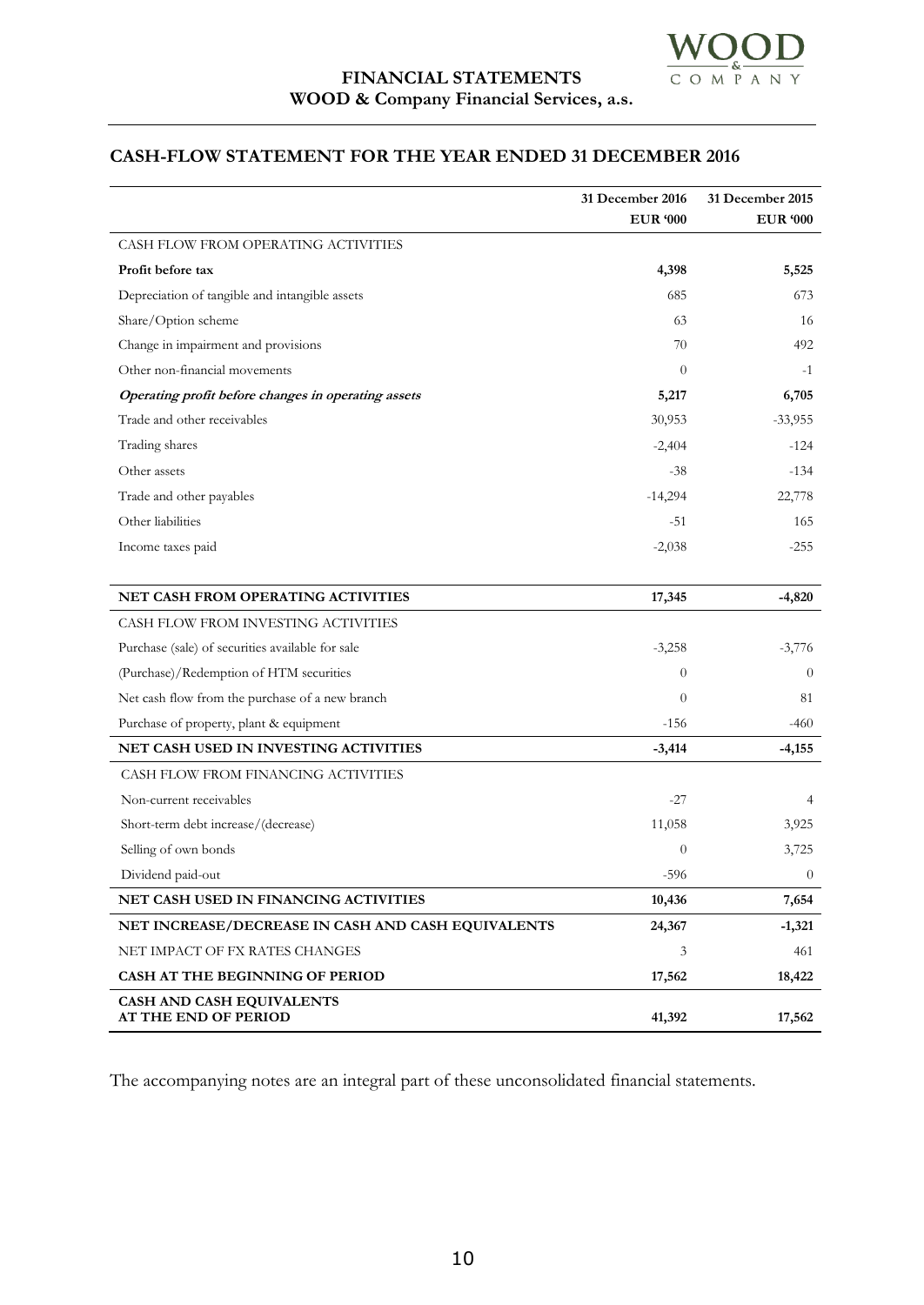# **1. USE OF THE EURO AS THE PRESENTATION CURRENCY**

These financial statements were derived from the statutory financial statements that were issued as of 28 April 2017. The statutory financial statements' functional and presentation currency is the Czech crown (CZK).

The presentation currency of these financial statements is the euro (EUR). The presentation currency of these financial statements differs from the presentation currency of the statutory financial statements which is the Czech crown (CZK). The Company presents these financial statements in the euro ("EUR") with accuracy to EUR thousand ("EUR '000"). The statement of financial positions was translated to EUR at the closing rate announced by the Czech National Bank at the date of that statement of financial position, i.e. as of 31 December 2016 at the rate of EUR/CZK 27.020 (as of 31 December 2015 at the rate of EUR/CZK 27.025). Equity was translated using historical exchange rates. Income and expenses were translated at exchange rates at the date of the transactions. All resulting exchange differences were recognised in other comprehensive income. Cash flows were translated at average exchange rates for the period.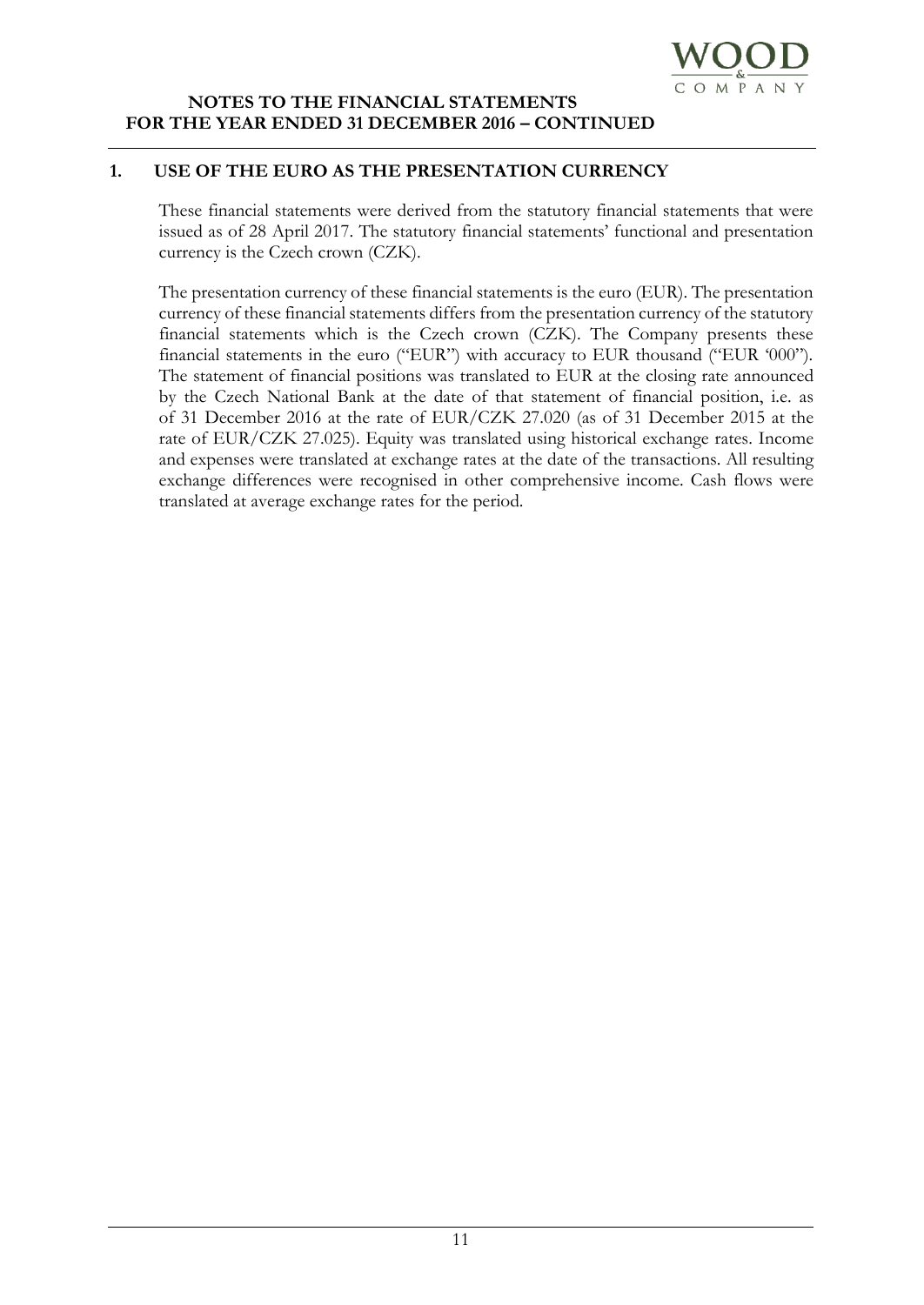

# **2. INTRODUCTION**

WOOD & Company Financial Services, a.s. (hereinafter "WOOD & Co." or the "Company"), with its registered office at Náměstí republiky 1079/1a, 110 00 Prague 1, is a joint stock company and was formally entered into the Register of Companies held at the Commercial Court in 2002.

# **Capital Structure and Financial Resources of the Company**

The shareholders' equity was EUR 27,334 thousand as of 31 December 2016 (2015: EUR 23,652 thousand).

In addition to its internal funding the Company secured additional renewable overdraft facilities from various commercial banks. In most cases the utilisation of these facilities is limited only to the financing of settlement imperfections and guarantee funds of various stock exchanges.

#### **Shareholder Structure**

The ultimate majority shareholders of the Company as of 31 December 2016 were Jan Sýkora, Vladimír Jaroš and Ľubomír Šoltýs (Partners). These individuals are regarded as key management personnel.

The sole shareholder of the Company at the issuance date of this report is WOOD & Company Group S.A., with registered office at 6C, rue Gabriel Lippmann, L-5365 Munsbach, Grand - Duchy of Luxembourg.

# **Board of Directors as of 31 December 2016**

The principle rule agreed among main shareholders and directors of the Company is that the shareholders/directors of the Company will be represented on the Board of Directors as follows.

*Chairman* - Jan Sýkora

*Vice Chairman* – Vladimír Jaroš

*Member* – Ľubomír Šoltýs

# **Supervisory Board as of 31 December 2016:**

*Chairman* – Slavomír Veselý

*Member* – Vojtěch Láska

*Member* – Marek Herold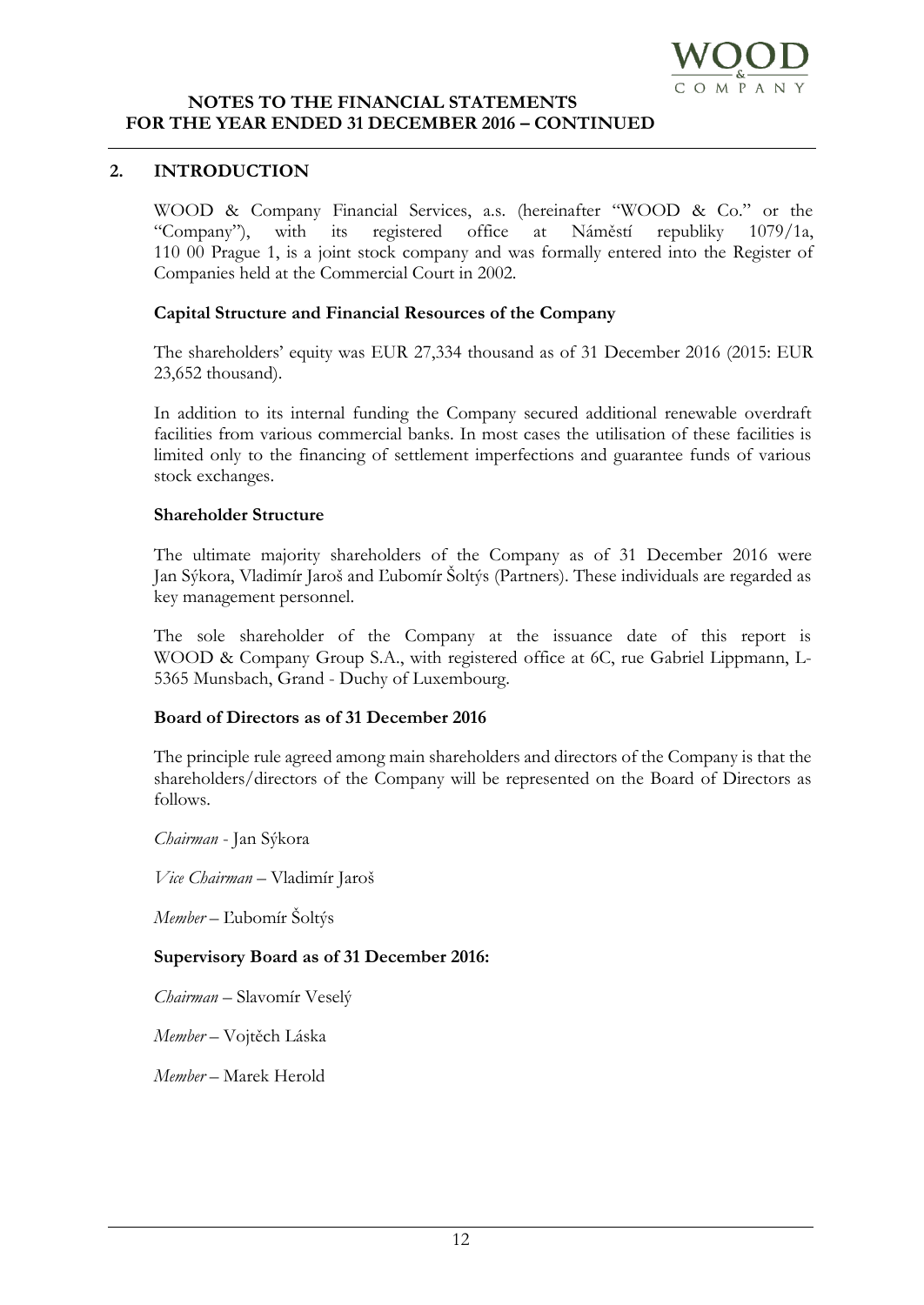

On 9 November 2016 Tomáš Pilař was dismissed from the Supervisory Board. On the same day Marek Herold was elected as a new member of the Supervisory Board.

In 2014, the Company established a new subsidiary in Italy. This branch assumed all activities and assets of the subsidiary Integrated Financial Products Ltd in Italy on 1 September 2014. The acquisition was carried out with the aim of expanding the client portfolio and the provided range of products. The fair value of acquired assets and liabilities did not differ significantly from their carrying values. The main item of the acquired assets were funds in the bank account, the main item of the acquired liabilities was a provision for post-employment benefits. The acquired assets and liabilities were not significant.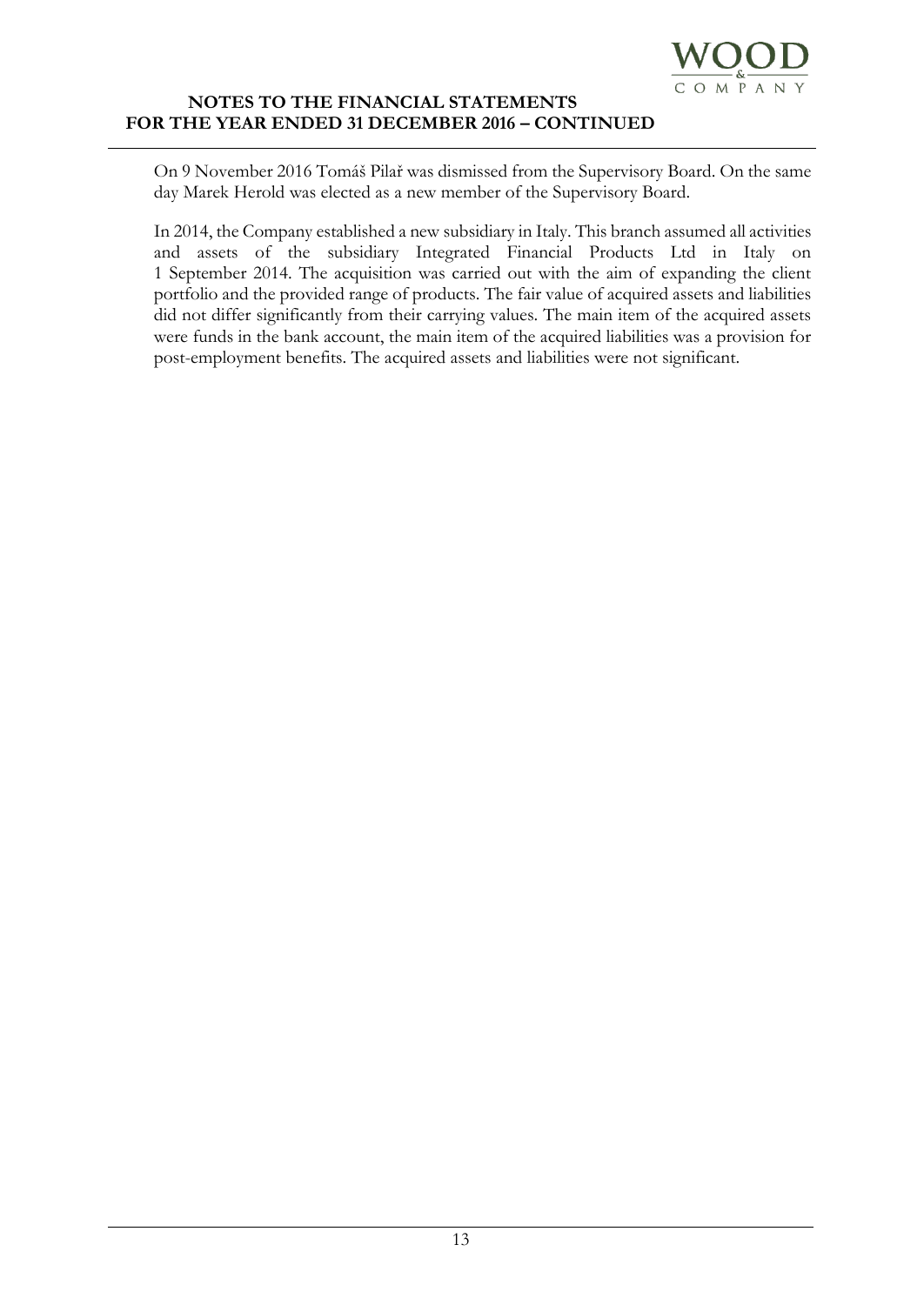

# **3. BASIS OF PREPARATION**

These financial statements have been prepared in compliance with International Financial Reporting Standards (IFRS) and interpretations approved by the International Accounting Standards Board (IASB) as adopted by the European Union.

The unconsolidated financial statements are prepared on the accrual basis of accounting whereby the effects of transactions and other events are recognised when they occur and are reported in the financial statements of the periods to which they relate on the going concern assumption.

The financial statements include a statement of financial position, a statement of comprehensive income, a statement of changes in equity, a cash flow statement and notes to the financial statements.

The unconsolidated financial statements are prepared under the historical cost accounting convention, as modified by the fair value measurement of available-for-sale securities, financial assets and financial liabilities held for trading, and all derivative contracts at the statement of financial position date.

The comparative figures on the face of the statement of financial position represent balances as of 31 December 2015, for the statement of comprehensive income and statement of cash flows amounts for the year ended 31 December 2015.

The Company's functional currency, ie the currency of the economic environment in which the Company primarily conducts its activities, is the Czech crown. The Company has foreign branches with functional currencies comprising the euro, pound sterling, Polish zloty and Romanian leu, which are treated as foreign operations for accounting purposes.

In addition, the Company fine-tuned the treatment for the calculation of costs allocated to the respective states in which the Company's subsidiaries are located. The new treatment was applied for the year ended 31 December 2016.

The Company prepares the unconsolidated financial statements in accordance with Accounting Act No. 563/1991 Coll., as amended.

The presentation of financial statements in conformity with IFRS as adopted by the European Union requires management to make estimates and assumptions that affect the reported amounts of assets and liabilities and disclosure of contingent assets and liabilities as of the date of the financial statements and their reported amounts of revenues and expenses during the reporting period. These estimates are based on the information available as of the date of the financial statements and actual results could differ from those estimates. Key source of estimation uncertainty at the end of the reporting period is the valuation of financial assets.

In connection with the current economic environment, management has considered all relevant factors that could have an effect on the valuation of assets and liabilities in these financial statements, liquidity, funding of the Company's operations and other effects, if any, on the financial statements. All such impacts, if any, have been reflected in these financial statements. Management of the Company continues to monitor the current situation and the possible impact of the financial crisis and economic slowdown on its operations.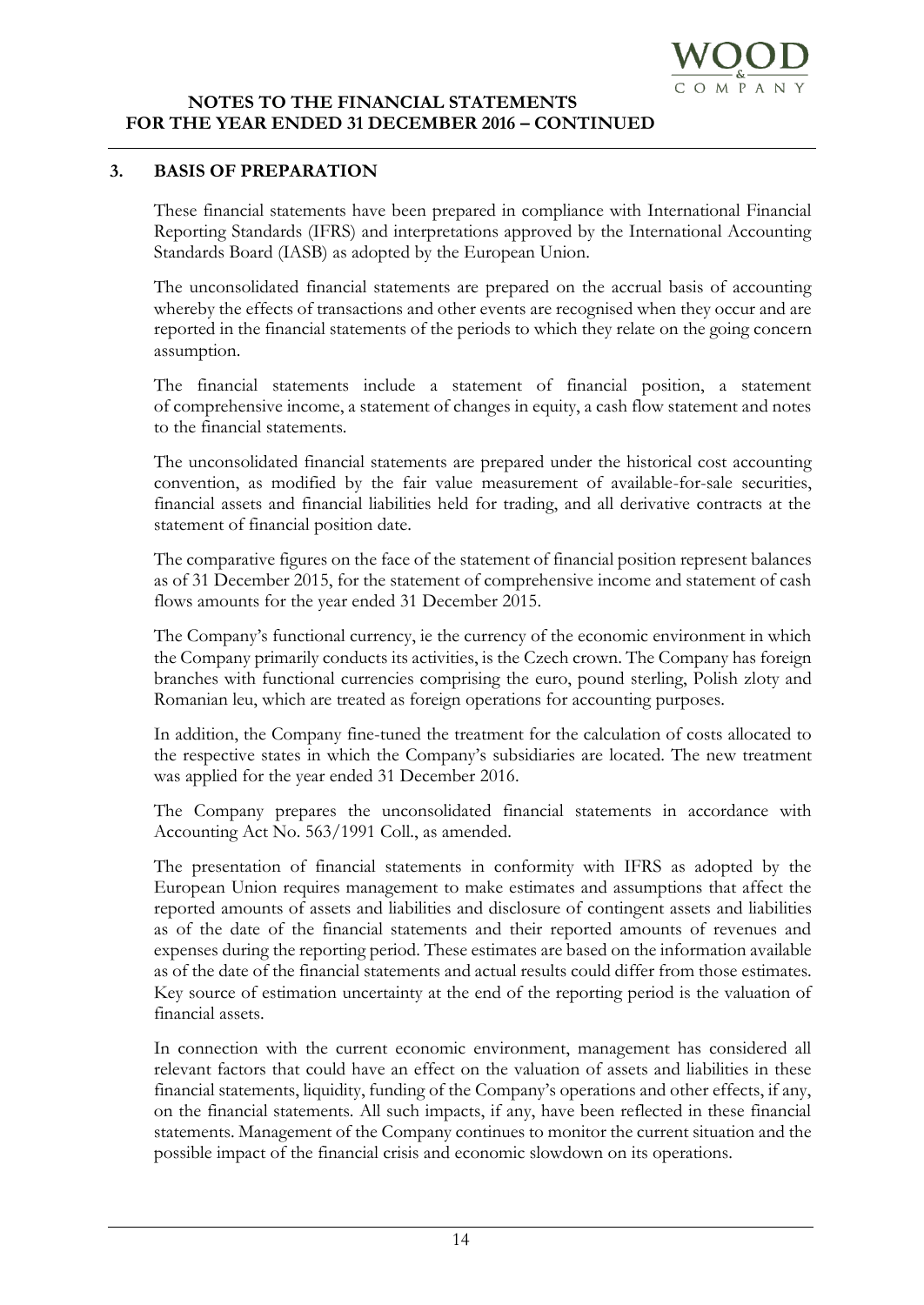# **4. ADOPTION OF NEW AND REVISED STANDARDS**

- **a) Newly applied standards and interpretations the application of which had a significant impact on the financial statements** In the year ended 31 December 2016, the Company did not apply any new standards and interpretations, the use of which would have a significant impact on the financial statements.
- **b) Newly applied standards and interpretations the application of which had no significant impact on the financial statements**

During the year ended 31 December 2016, the following standards, interpretations and amended standards issued by the IASB and adopted by the EU took effect, the use of which did not have a significant impact on the consolidated financial statements:

- **Amendments to IFRS 10 "Consolidated Financial Statements", IFRS 12 "Disclosure of Interests in Other Entities" and IAS 28 "Investments in Associates and Joint Ventures"** - Investment Entities: Applying the Consolidation Exception - adopted by the EU on 22 September 2016 (effective for annual periods beginning on or after 1 January 2016);
- **Amendments to IFRS 11 "Joint Arrangements" –** Accounting for Acquisitions of Interests in Joint Operations - adopted by the EU on 24 November 2015 (effective for annual periods beginning on or after 1 January 2016);
- **Amendments to IAS 1 "Presentation of Financial Statements" -** Disclosure Initiative - adopted by the EU on 18 December 2015 (effective for annual periods beginning on or after 1 January 2016);
- **Amendments to IAS 16 "Property, Plant and Equipment" and IAS 41 "Agriculture" - Bearer Plants -** adopted by the EU on 23 November 2015 (effective for annual periods beginning on or after 1 January 2016);
- **Amendments to IAS 16 "Property, Plant and Equipment" and IAS 38 "Intangible Assets" -** Clarification of Acceptable Methods of Depreciation and Amortisation - adopted by the EU on 2 December 2015 (effective for annual periods beginning on or after 1 January 2016);
- **Amendments to IAS 19 "Employee Benefits" –** Benefit plans: Employee contributions – adopted by the EU on 17 December 2014 (effective for reporting periods beginning on or after 1 February 2015);
- **Amendments to IAS 27 "Separate Financial Statements" -** Equity Method in Separate Financial Statements - adopted by the EU on 18 December 2015 (effective for annual periods beginning on or after 1 January 2016);
- **Amendments to various standards** "Improvements to IFRSs (cycle 2010-2012)" resulting from the annual improvement project of IFRS (IFRS 2, IFRS 3, IFRS 8, IFRS 13, IAS 16, IAS 24 and IAS 38) primarily with a view to removing inconsistencies and clarifying wording - adopted by the EU on 17 December 2014 (amendments are to be applied for annual periods beginning on or after 1 February  $2015$ ;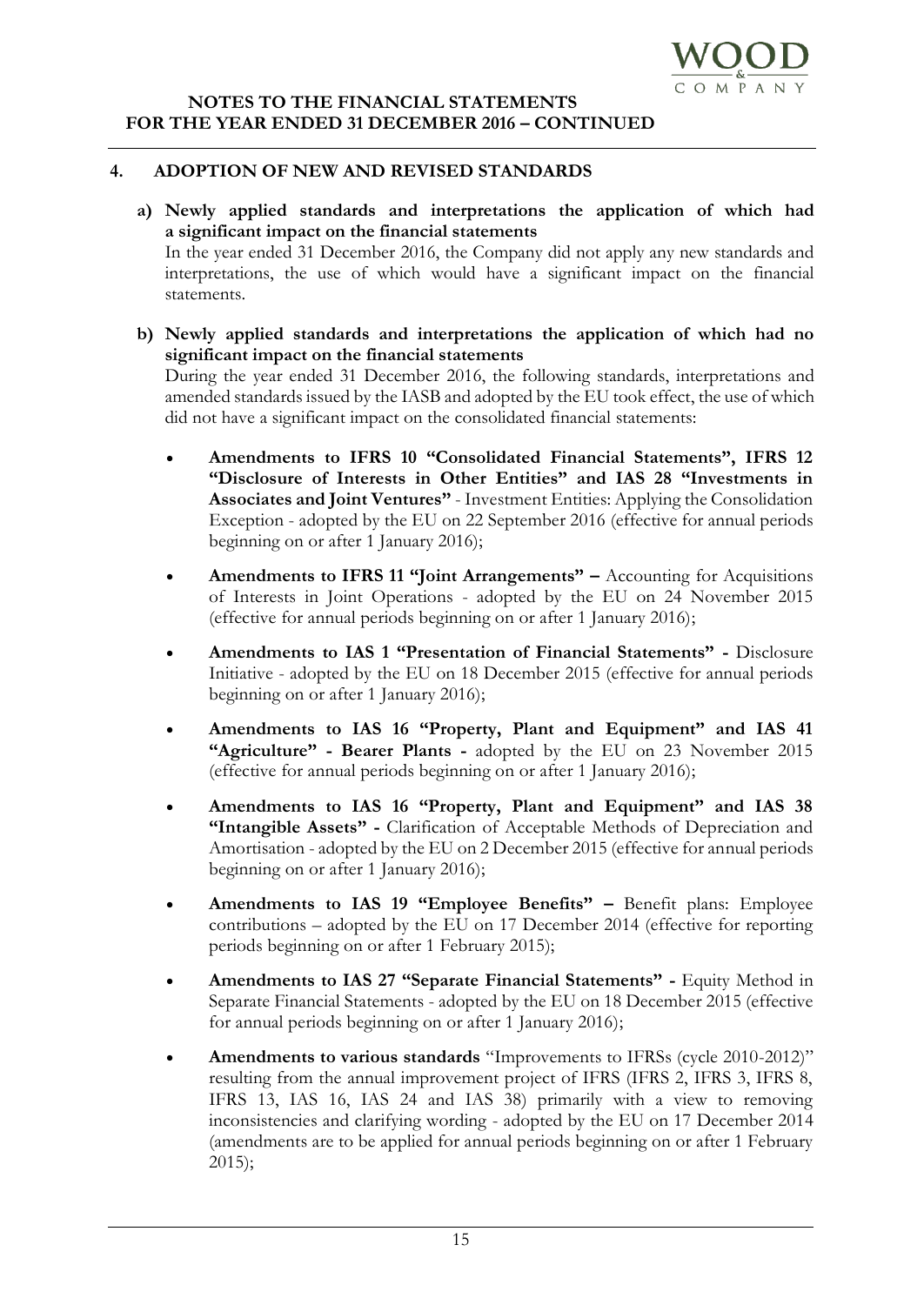- **Amendments to various standards** "Improvements to IFRSs (cycle 2012-2014)" resulting from the annual improvement project of IFRS (IFRS 5, IFRS 7, IAS 19 and IAS 34) primarily with a view to removing inconsistencies and clarifying wording - adopted by the EU on 15 December 2015 (amendments are to be applied for annual periods beginning on or after 1 January 2016).
- c) **Standards and amendments to the existing standards not yet effective** At the date of authorisation of these financial statements, the following new standards and amendments to standards issued by IASB and adopted by the EU are not yet effective:
	- **IFRS 9 "Financial Instruments" -** adopted by the EU on 22 November 2016 (effective for annual periods beginning on or after 1 January 2018);
	- **IFRS 15 "Revenue from Contracts with Customers"** and amendments to IFRS 15 "Effective date of IFRS 15" - adopted by the EU on 22 September 2016 (effective for annual periods beginning on or after 1 January 2018).

The Company has elected not to adopt these new standards and amendments to existing standards in advance of their effective dates. The Company has not performed a detailed analysis yet but anticipates that the adoption of these standards and amendments to or interpretation of existing standards will have no material impact on the financial statements of the Company in the period of initial application.

The Company has commenced activities to assess the potential impact of the adoption of IFRS 9. The Company estimates that the adoption of other standards, amendments to existing standards and interpretations in the first-time period will not have a material effect on the Company's financial statements as at 31 December 2017, including comparable figures.

At present, IFRS as adopted by the EU do not significantly differ from regulations adopted by the International Accounting Standards Board (IASB) except for the following new standards, amendments to the existing standards and new interpretation, which were not endorsed for use in EU as at 28 April 2017 (the effective dates stated below is for IFRS in full):

- **IFRS 14 "Regulatory Deferral Accounts"** (effective for annual periods beginning on or after 1 January 2016) - the European Commission has decided not to launch the endorsement process of this interim standard and to wait for the final standard;
- **IFRS 16 "Leases"** (effective for annual periods beginning on or after 1 January 2019);
- **Amendments to IFRS 2 "Share-based Payment"** Classification and Measurement of Share-based Payment Transactions (effective for annual periods beginning on or after 1 January 2018);
- **Amendments to IFRS 4 "Insurance Contracts"**  Applying IFRS 9 Financial Instruments with IFRS 4 Insurance Contracts (effective for annual periods beginning on or after 1 January 2018 or when IFRS 9 "Financial Instruments" is applied first time);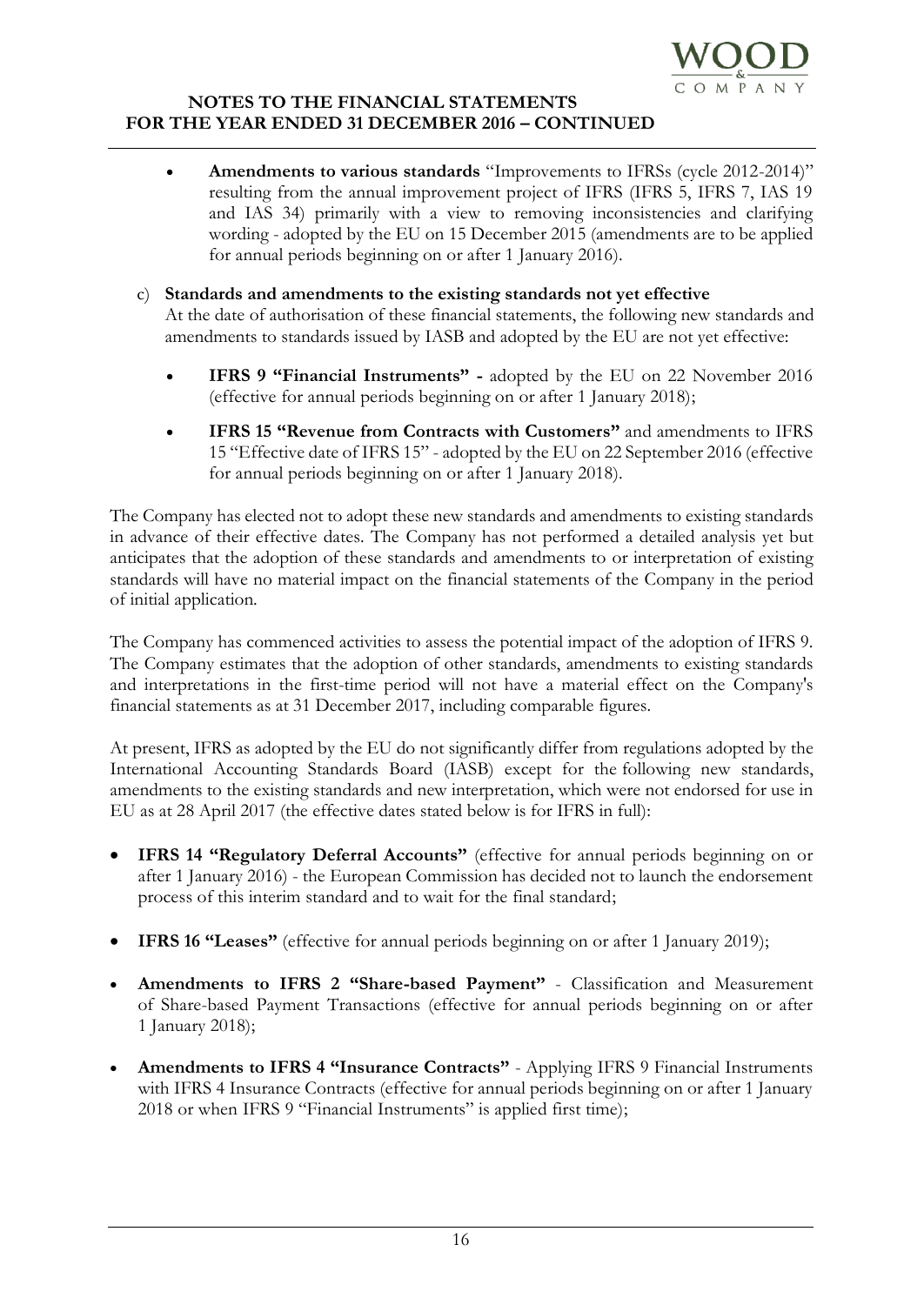

- **Amendments to IFRS 10 "Consolidated Financial Statements" and IAS 28 "Investments in Associates and Joint Ventures"** - Sale or Contribution of Assets between an Investor and its Associate or Joint Venture and further amendments (effective date deferred indefinitely until the research project on the equity method has been concluded);
- **Amendments to IFRS 15 "Revenue from Contracts with Customers"** Clarifications to IFRS 15 Revenue from Contracts with Customers (effective for annual periods beginning on or after 1 January 2018);
- **Amendments to IAS 7 "Statement of Cash Flows"** Disclosure Initiative (effective for annual periods beginning on or after 1 January 2017);
- **Amendments to IAS 12 "Income Taxes"** Recognition of Deferred Tax Assets for Unrealised Losses (effective for annual periods beginning on or after 1 January 2017);
- **Amendments to IAS 40 "Investment Property"** Transfers of Investment Property (effective for annual periods beginning on or after 1 January 2018);
- **Amendments to various standards "Improvements to IFRSs (cycle 2014-2016)"** resulting from the annual improvement project of IFRS (IFRS 1, IFRS 12 and IAS 28) primarily with a view to removing inconsistencies and clarifying wording (amendments to IFRS 12 are to be applied for annual periods beginning on or after 1 January 2017 and amendments to IFRS 1 and IAS 28 are to be applied for annual periods beginning on or after 1 January 2018);
- **IFRIC 22 "Foreign Currency Transactions and Advance Consideration"** (effective for annual periods beginning on or after 1 January 2018).

The Company anticipates that the adoption of these new standards and amendments to the existing standards will have no material impact on the financial statements of the Company in the period of initial application

Hedge accounting for a portfolio of financial assets and liabilities whose principles have not been adopted by the EU remains unregulated.

According to the Company's estimates, the application of hedge accounting to a portfolio of financial assets or liabilities pursuant to **IAS 39: "Financial Instruments: Recognition and Measurement"** would not significantly impact the financial statements, if applied as at the balance sheet date.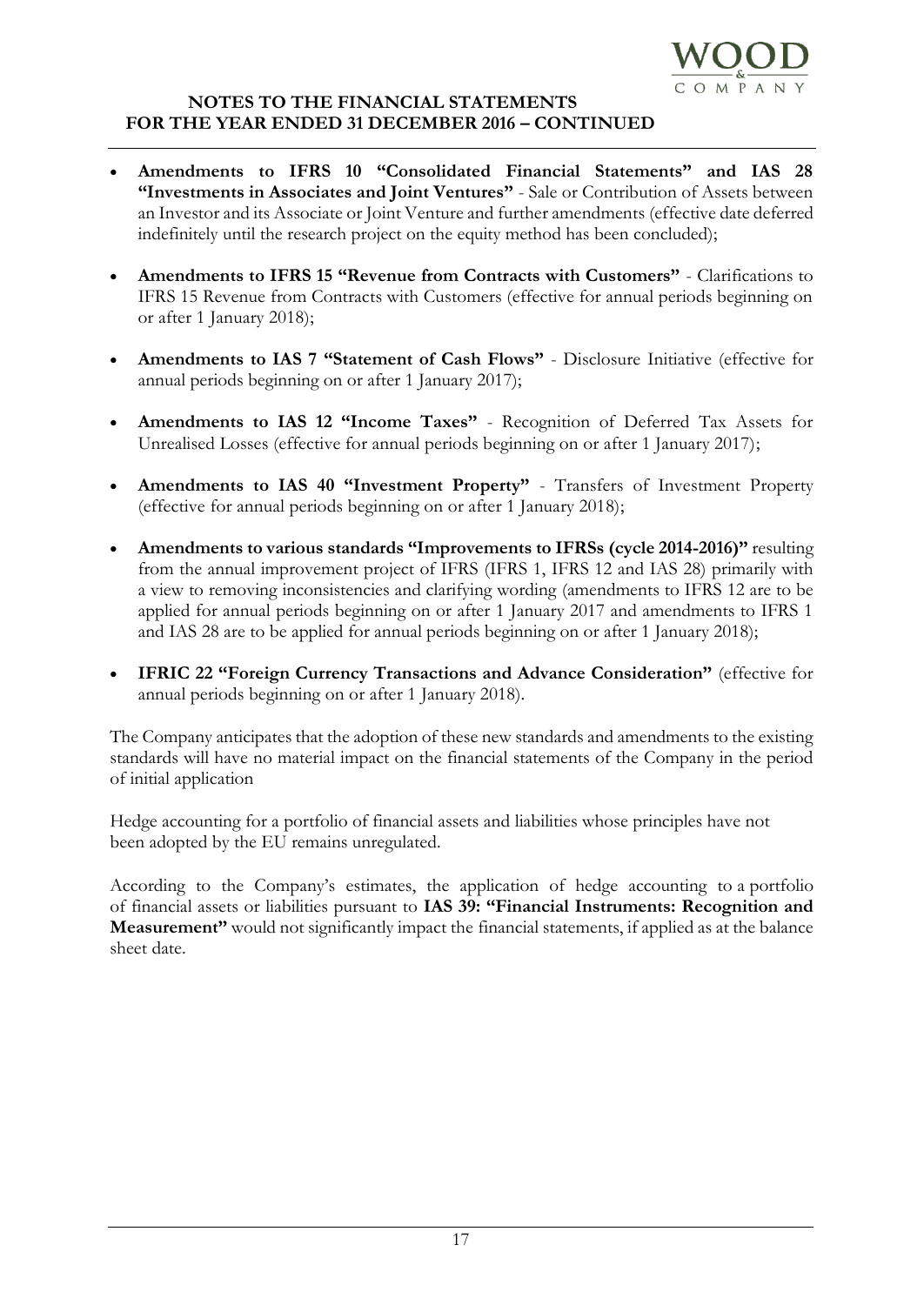

# **5. SUMMARY OF SIGNIFICANT ACCOUNTING POLICIES**

#### **Recognition of Income and Expenses**

Interest income and expense are recognised in the statement of comprehensive income when earned or incurred, on an accruals basis, through the line "Interest income" and "Interest expense." The Company accounts for the accruals of interest using the effective interest rate method. The effective interest rate method is an approach to calculating the amortised cost of a financial asset or financial liability using the effective interest rate. The effective interest rate is used to discount the nominal value of future cash flows to the present value at the maturity date.

Fees and commissions are recognised in the period to which they relate on an accruals basis, through the lines "Fee and commission income" and "Fee and commission expense". Success fees from merger and acquisition projects are recognised on completion of the individual transaction and when the condition necessary to achieve the success fee has been met.

# **Recognition of date of accounting transaction**

Purchases and sales of financial assets are recognised using trade date accounting. The trade date is the date when the entity undertakes to buy or sell the financial asset.

Cash transfers are recognised on the date when cash is credited to (or debited from) the relevant bank account.

# **Foreign Currency Translation**

Transactions with foreign currencies (spot and forward transactions) and transactions with GDRs are translated into Czech crowns using the market exchange rate ruling on the trade date of the relevant transaction.

Other transactions denominated in a foreign currency are translated into Czech crowns and accounted for using the official exchange rate announced by the Czech National Bank at the transaction date.

At the statement of financial position date, assets and liabilities denominated in foreign currencies are translated into Czech crowns at the Czech National Bank's exchange rate prevailing on that date. Realised and unrealised foreign exchange rate gains and losses arising from the translation of assets and liabilities denominated in foreign currencies into Czech crowns are recognised in the statement of comprehensive income as "Net profit or loss on financial operations."

The translation into the presentation currency is described in Note 1.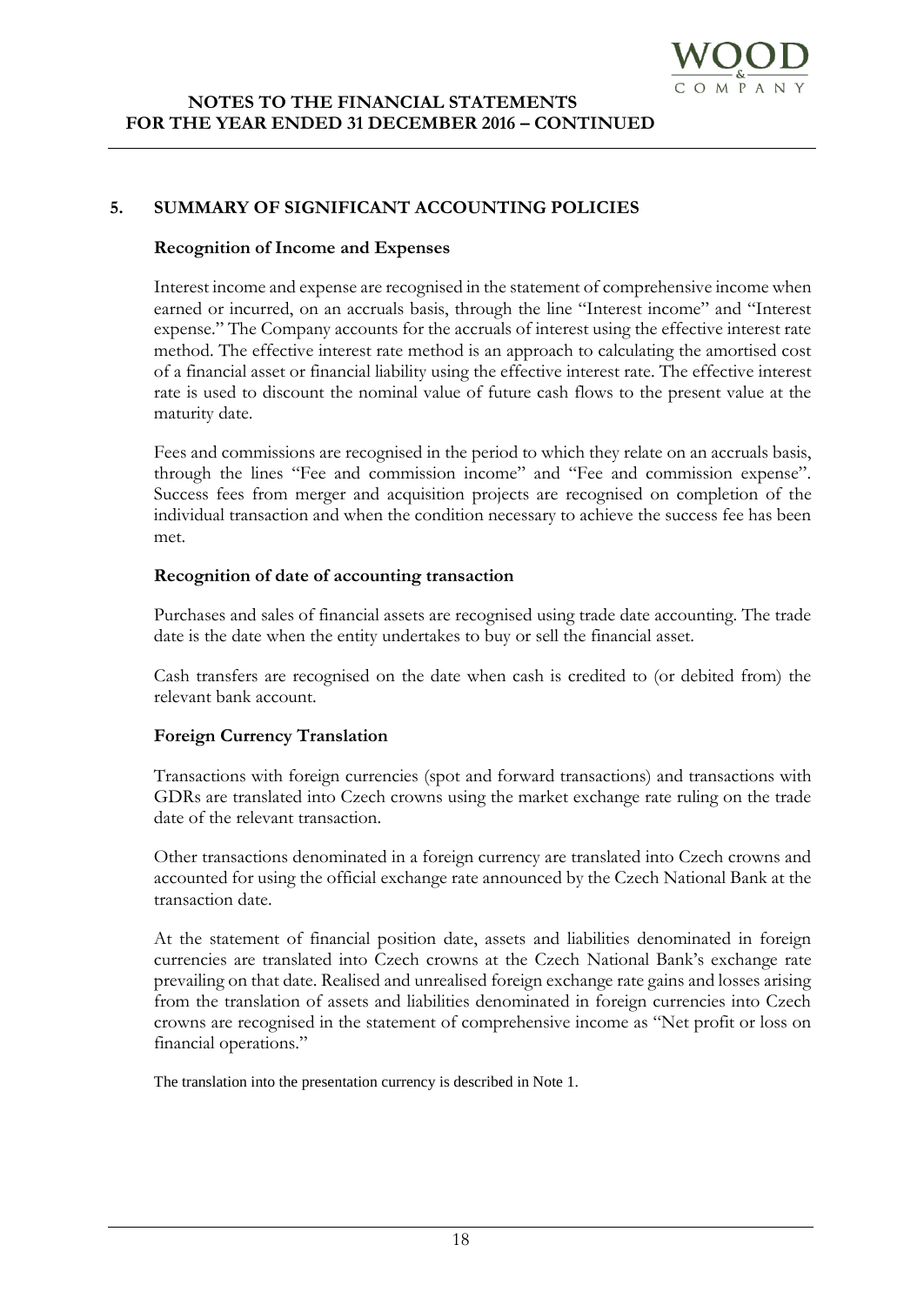#### **Business Combination**

The Company recognises business combinations using the purchase method. The Company accounts for acquisition in accordance with IFRS 3.

The Company recognises goodwill representing future economic benefits arising from other assets acquired in a business combination that cannot be individually identified. Its amount is calculated as the excess of the transferred payment over the identifiable assets net of liabilities. Once a year, the amount is tested for impairment.

# **Income Taxation, Deferred Taxes**

Tax on the profit or loss for the year comprises the current year tax charge, adjusted for deferred taxation. Current tax comprises the tax payable calculated on the basis of the taxable income for the year, using the tax rate enacted by the statement of financial position date, and any adjustment of the income tax payable for the previous period.

Deferred tax is recognised on temporary differences between the carrying amounts of assets and liabilities in the financial statements and the corresponding tax bases used in the computation of taxable profit. A deferred tax liability is recognised for all taxable temporary differences. A deferred tax asset is recognised for all deductible temporary differences to the extent that it is probable that taxable profits will be available against which those deductible temporary differences can be utilised.

The carrying amount of deferred tax assets is reviewed at the end of each reporting period and reduced to the extent that it is no longer probable that sufficient taxable profits will be available to allow all or part of the asset to be recovered.

Deferred tax assets and liabilities are measured at the tax rates that are expected to apply in the period in which the liability is settled or the asset realised, based on tax rates (and tax laws) that have been enacted or substantively enacted by the end of the reporting period. The measurement of deferred tax liabilities and assets reflects the tax consequences that would follow from the manner in which the Company expects, at the end of the reporting period, to recover or settle the carrying amount of its assets and liabilities.

Current and deferred tax are recognised in profit or loss, except when they relate to items that are recognised in other comprehensive income or directly in equity, in which case, the current and deferred tax are also recognised in other comprehensive income or directly in equity respectively.

# **Tangible and Intangible Fixed Assets**

Tangible and intangible fixed assets are stated at historical cost less accumulated depreciation and accumulated impairment losses. Cost includes professional fees and other costs directly related to the acquisition of the asset. Fixed assets are depreciated indirectly through the accumulated depreciation charge. Depreciation is calculated on a straight line basis to write off the cost of tangible and intangible fixed assets over their estimated useful economic lives.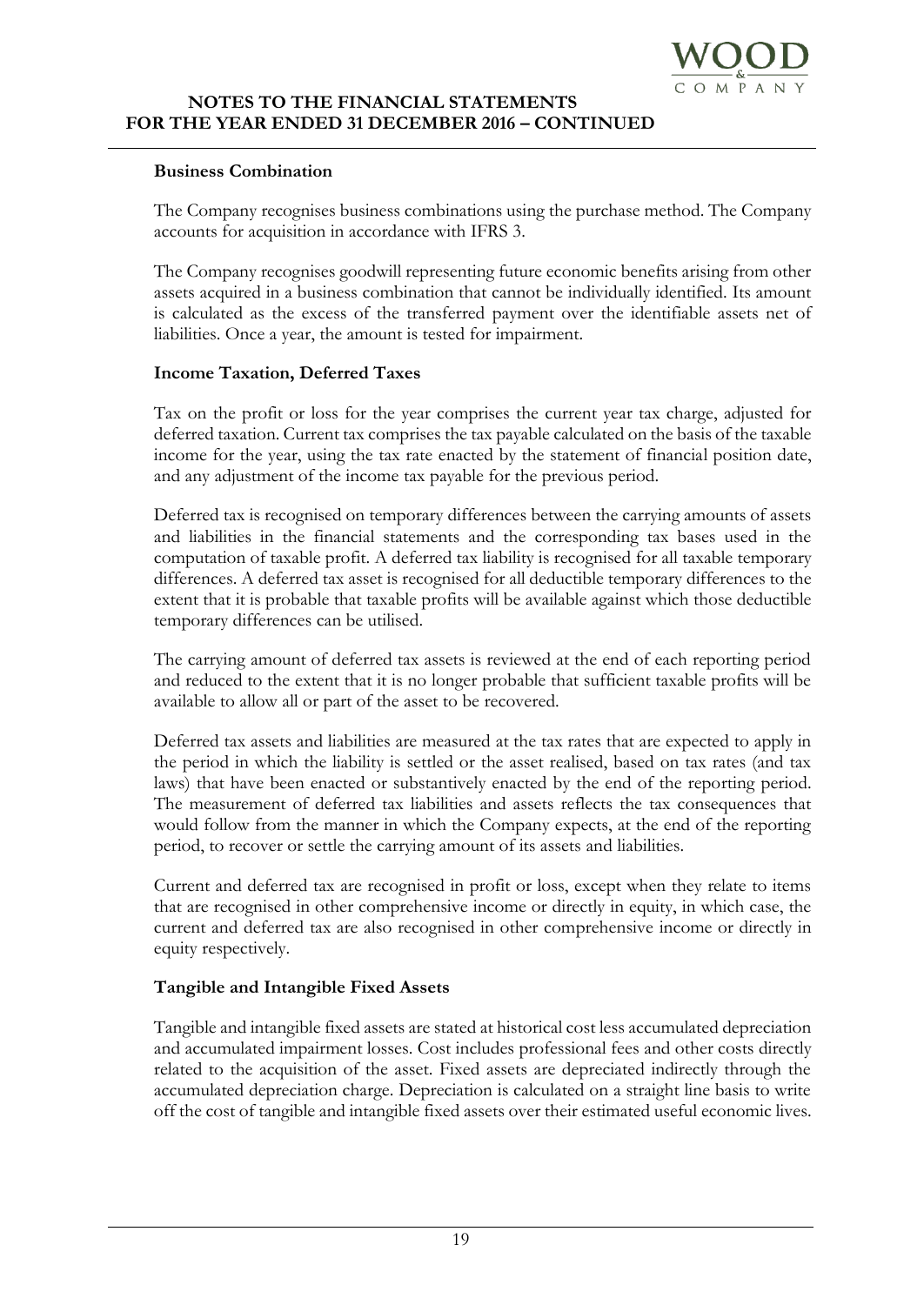During the reporting period, the Company used the following estimated useful economic lives in years:

| Type of assets         | Depreciation period (in years) |
|------------------------|--------------------------------|
| Technical appreciation | $10 - 30$                      |
| Furniture and fixtures | $3 - 10$                       |
| Cars                   |                                |
| Hardware equipment     |                                |
| Software               | $3 - 7$                        |

The Company periodically assesses its fixed assets for impairment. Where the carrying amount of an asset is greater than its estimated recoverable amount, it is written down to its recoverable amount.

# **Financial Assets and Financial Liabilities**

Financial assets and financial liabilities are recognised when the Company becomes a party to the contractual provisions of the instrument (trade date).

Financial assets and financial liabilities are initially measured at fair value. Transaction costs that are directly attributable to the acquisition or issue of financial assets and financial liabilities (other than financial assets and financial liabilities at fair value through profit or loss) are added to or deducted from the fair value of the financial assets or financial liabilities, as appropriate, on initial recognition. Transaction costs directly attributable to the acquisition of financial assets or financial liabilities at fair value through profit or loss are recognised immediately in the statement of comprehensive income.

Financial assets are classified into the following specified categories: financial assets 'at fair value through profit or loss' (FVTPL), 'held-to-maturity' investments, 'available-for-sale' (AFS) financial assets and 'loans and receivables'. The classification depends on the nature and purpose of the financial assets and is determined at the time of initial recognition. All regular way purchases or sales of financial assets are recognised and derecognised on a trade date basis. Regular way purchases or sales are purchases or sales of financial assets that require delivery of assets within the time frame established by regulation or convention in the marketplace.

Financial assets are classified as at FVTPL when the financial asset is either held for trading or it is designated as at FVTPL.

A financial asset is classified as held for trading if:

- it has been acquired principally for the purpose of selling it in the near term; or
- on initial recognition it is part of a portfolio of identified financial instruments that the Company manages together and has a recent actual pattern of short-term profit-taking; or
- it is a derivative that is not designated and effective as a hedging instrument.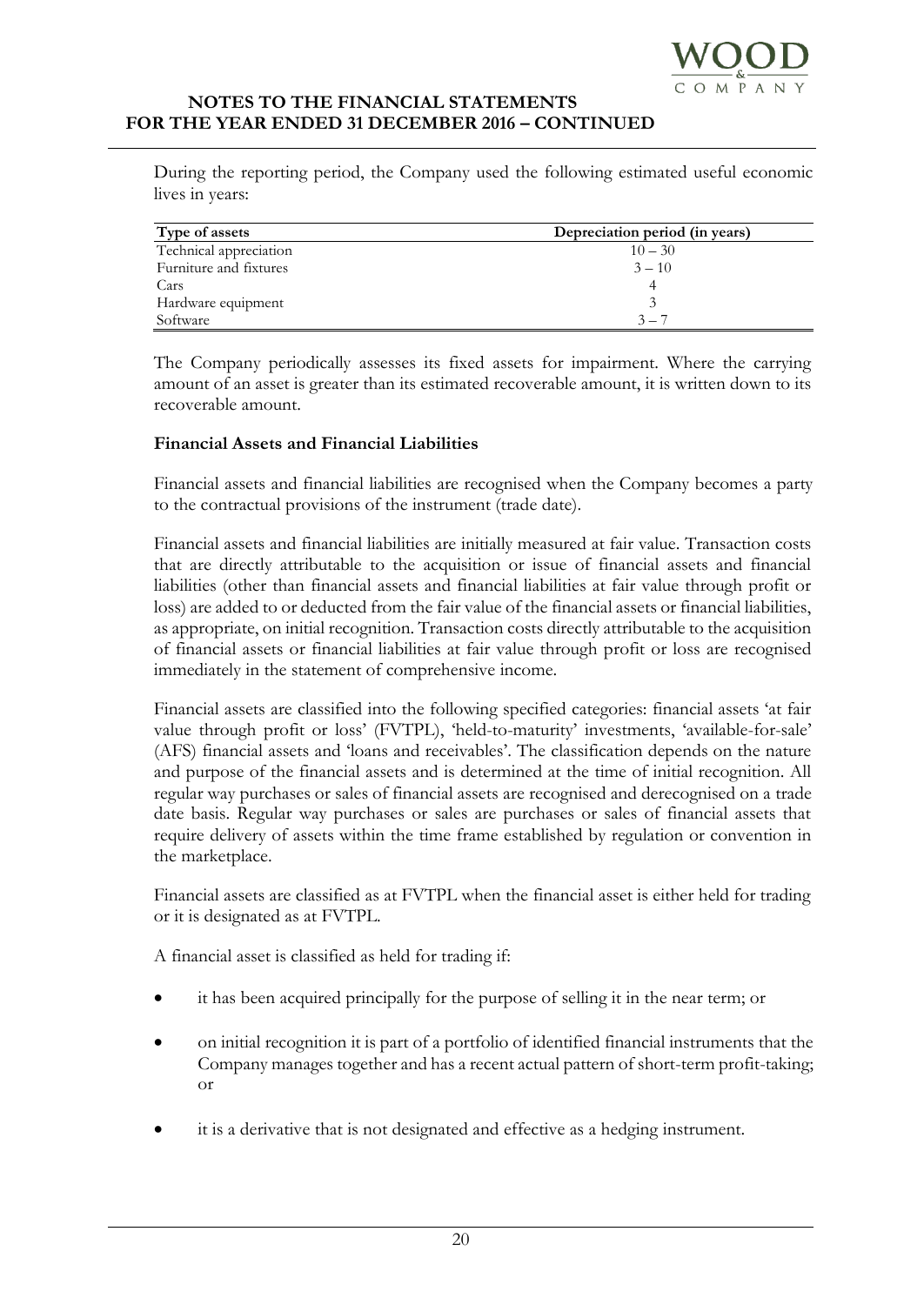

Financial assets at FVTPL are stated at fair value, with any gains or losses arising on remeasurement recognised in the statement of comprehensive income as "Net profit or loss on financial operations." Interest income on debt securities held for trading or the FVTPL securities is reported in the statement of comprehensive income as "Net profit or loss on financial operations."

Held-to-maturity investments are non-derivative financial assets with fixed or determinable payments and fixed maturity dates that the Company has the positive intent and ability to hold to maturity. Subsequent to initial recognition, held-to-maturity investments are measured at amortised cost using the effective interest method less any impairment.

AFS financial assets are non-derivatives that are either designated as AFS or are not classified as (a) loans and receivables, (b) held-to-maturity investments or (c) financial assets at fair value through profit or loss.

Securities available for sale are recorded at fair value, with the exception of equity instruments where it is not possible to reliably determine the fair value in accordance with IAS 39. These equity instruments are valued at cost and at least once a year, the Company assesses whether the carrying amount is impaired. Changes in the valuation of securities available for sale are recognised in other comprehensive income as "Gains / (losses) on securities available for sale", with the exception of their impairment and interest income and foreign exchange differences on debt securities. When realised, the relevant revaluation is taken to the statement of comprehensive income as "Net profit on financial operations". Interest income on coupons, amortisation of discounts or premiums are included in "Interest income and similar income". Foreign exchange differences are recognised as "Net profit on financial operations".

Loans and receivables are non-derivative financial assets with fixed or determinable payments that are not quoted in an active market. Loans and receivables (including trade and other receivables) are measured at amortised cost using the effective interest method, less any impairment.

Financial assets, other than those at FVTPL, are assessed for indicators of impairment at the end of each reporting period. Financial assets are considered to be impaired when there is objective evidence that, as a result of one or more events that occurred after the initial recognition of the financial asset, the estimated future cash flows of the investment have been affected. For financial assets carried at amortised cost, the amount of the impairment loss recognised is the difference between the asset's carrying amount and the present value of estimated future cash flows, discounted at the financial asset's original effective interest rate.

Financial liabilities are classified as either financial liabilities 'at FVTPL' or 'other financial liabilities'. Financial liabilities are classified as at FVTPL when the financial liability is either held for trading or it is designated as at FVTPL.

Financial liabilities at FVTPL are stated at fair value, with any gains or losses arising on remeasurement recognised in the statement of comprehensive income as "Net profit on financial operations." Other financial liabilities (including borrowings) are subsequently measured at amortised cost using the effective interest method.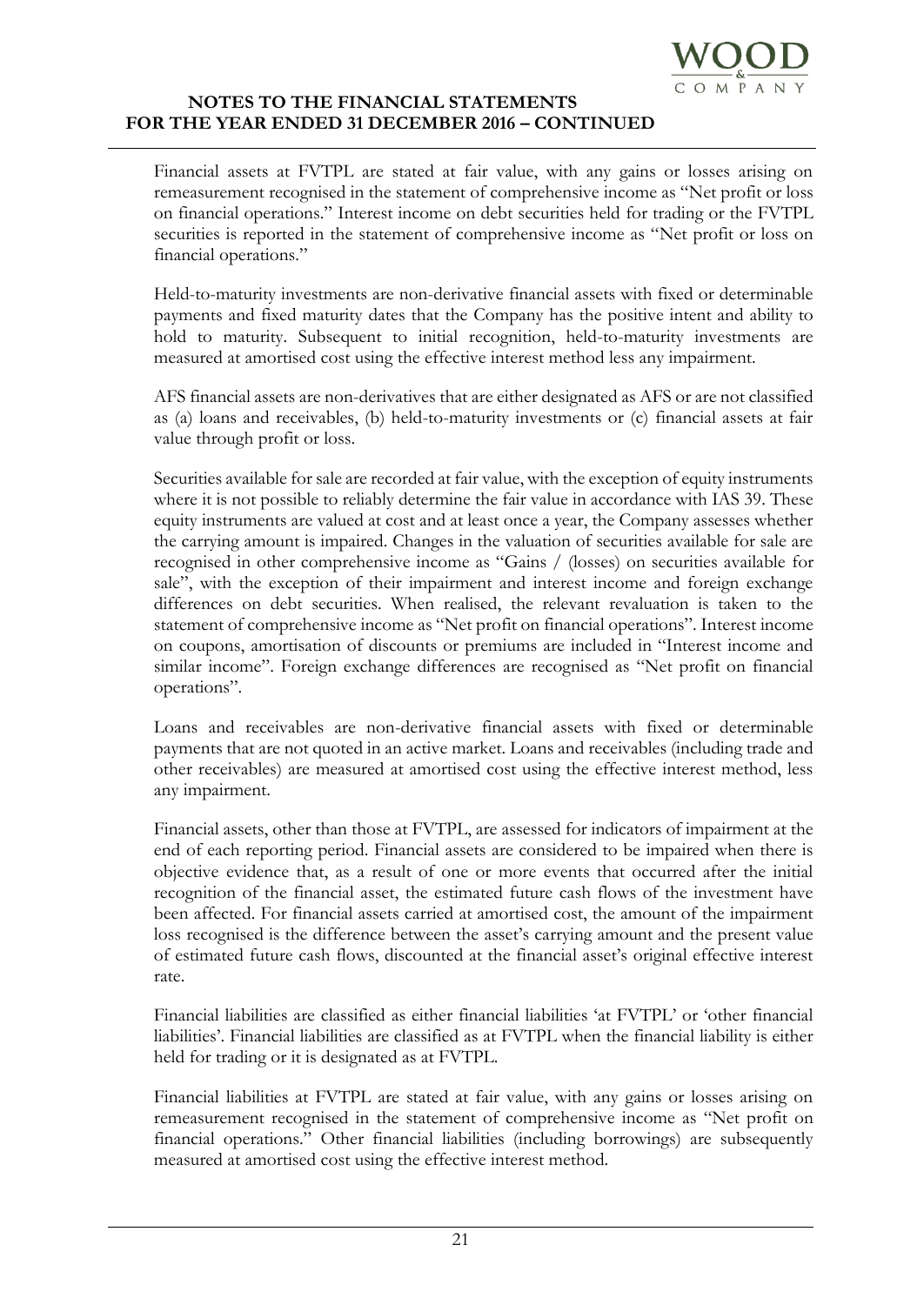

#### **Repurchase Agreements**

Securities sold under repurchase agreements ("repos") are recorded as assets in the statement of financial position line "Securities held for trading" and the counterparty liability is included in "Amounts due to banks" or "Trade and other payables" as appropriate.

Securities purchased under reverse repurchase agreements ("reverse repos") are not recognised in the statement of financial position. The corresponding receivable arising from the provided loan is recognised as an asset in the statement of financial position line "Cash and deposits with banks" or "Trade and other receivables" as appropriate.

The difference between the sale and repurchase price is treated as interest and accrued to expenses/income over the life of the repo agreement using the effective interest rate.

With regard to the sale of a security acquired as collateral under a reverse repurchase transaction, the Company recognises in the statement of financial position an amount payable from a short sale remeasured to fair value in the line "Liabilities held for trading".

# **Financial Derivative Instruments**

The Company enters into a variety of derivative financial instruments to manage its exposure to foreign exchange rate risks.

Derivatives are initially recognised at fair value at the date the derivative contracts are entered into and are subsequently measured to their fair value at the end of each reporting period. The resulting gain or loss is recognised in the statement of comprehensive income immediately as "Net profit on financial operations".

# **Provisions**

The Company recognises a provision when:

- It has a present obligation (legal or constructive) as a result of a past event;
- It is probable that an outflow of resources embodying economic benefits will be required to settle the obligation; and
- A reliable estimate can be made of the amount of the obligation.

# **Post-employments Benefits**

The Company creates a compulsory TFR fund for post-employment benefits for its employees in Italy. The indemnities according to the terminology of the Italian labour law are paid on the basis of collected funds. The procedures for the correct calculation of the indemnities are indicated by the regulations under article 1 of Act No. 297/1982 and by art. 2120 of the Italian Civil Code which is summarised below: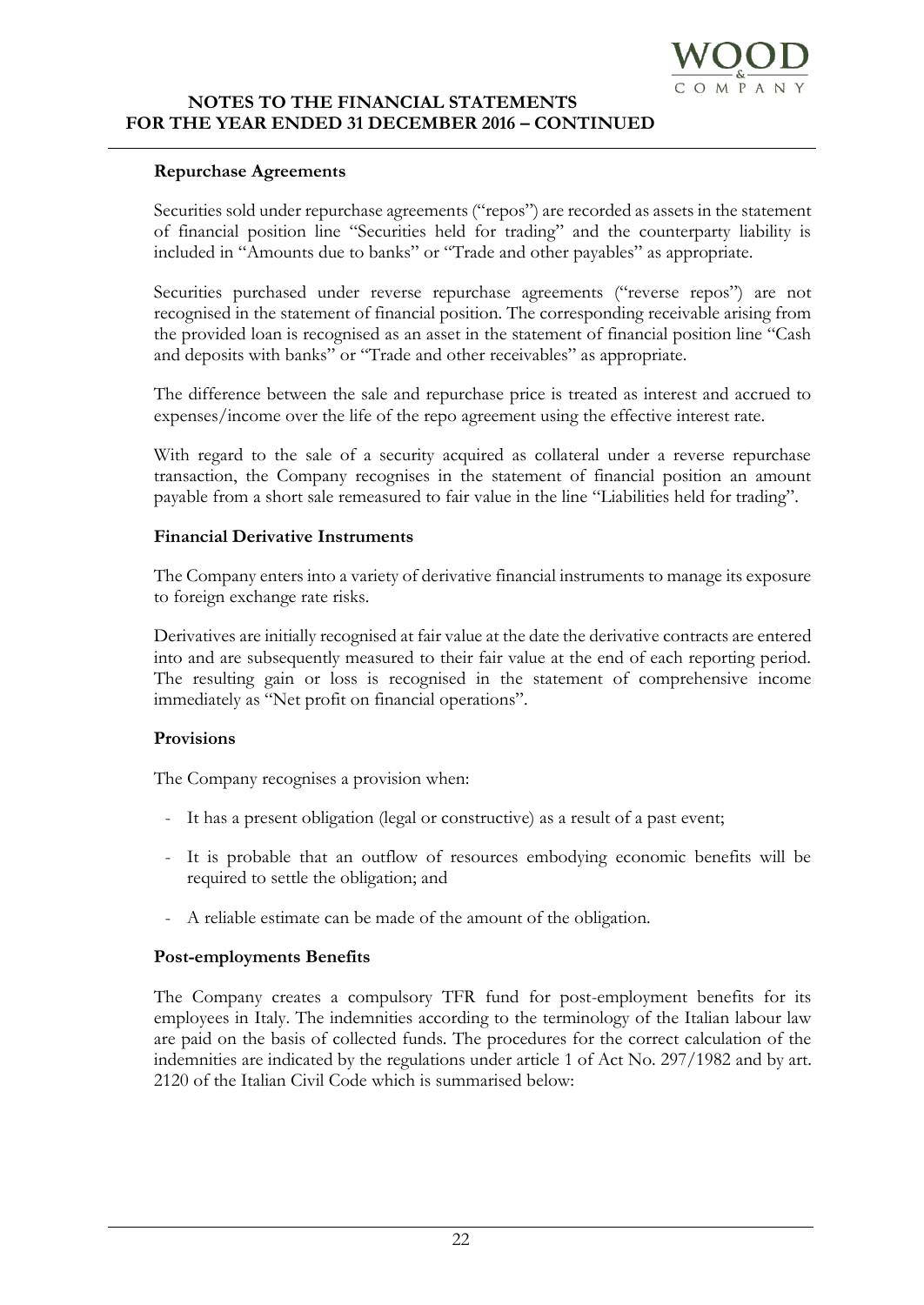

- 1. Monthly calculation reflects all compensation, including benefits in kind, paid to the worker in dependence of the employment relationship, as long as not occasional, subject to different estimates of the collective agreements.
- 2. The sum of salaries, paid monthly, is divided at the end of each year or at the end of the employment relationship, by the coefficient of 13.5.
- 3. Each year the amount allocated in the previous year is revalued based on the revaluation coefficient defined by the ISTAT for inflation.
- 4. Annually, a monthly contribution of 0.50% is calculated (together with contributions) by the employer on behalf of the employee in the form of an advance payment to the Italian Social Security Administration (INPS).
- 5. The amount referred to in paragraph 2) added to the amount obtained in step 3) reduced by the amount of point 4) gives the amount to be set aside as a business cost and debt into the fund account "TFR" (retirement benefits).
- 6. The new legislation in force since March 2015 provides the possibility
	- of liquidating monthly the employee's share of the TFR matured in the month;
	- or to set it aside in the company accrued fund;
	- or to pour it in a supplementary pension fund established by collective agreement or to a private insurance established by the worker.

The Company reports expenses for the fund as "General administrative expenses" in the statement of comprehensive income. The Company reports the value of the fund as a provision for post-employment benefits in the statement of financial position. The Company pays the amount by decreasing the value of the provision and by decreasing cash and deposits with banks. The value of the fund is revalued through an actuarial method according to the requirements of IAS 19 and the actuarial gains and losses are reported in the other comprehensive income.

# **Share/Option scheme - Long Term employee benefits**

Key employees of the Company were granted shares or options to acquire shares of the parent company (WOOD & Company Group S.A.). These employees were also granted options to sell certain shares to the parent company. The conditions for options putting are set individually in the employee contract. The management of the Company analysed those contracts and concluded the employee benefits are out of scope of IFRS 2. Given that the Company is not a party to the contract, no legal obligations arise to the Company.

The Company recognises the expense in the amount of the deemed value of shares and options granted to its employees derived from the parent company's consolidated equity. The expense is recognised in the statement of comprehensive income as "Share/Option scheme". As the formal commitment to meet obligations from these share schemes is with the parent company, the amount recognised in equity in the "Share/Option scheme capital fund" represents in substance the contribution from the parent company.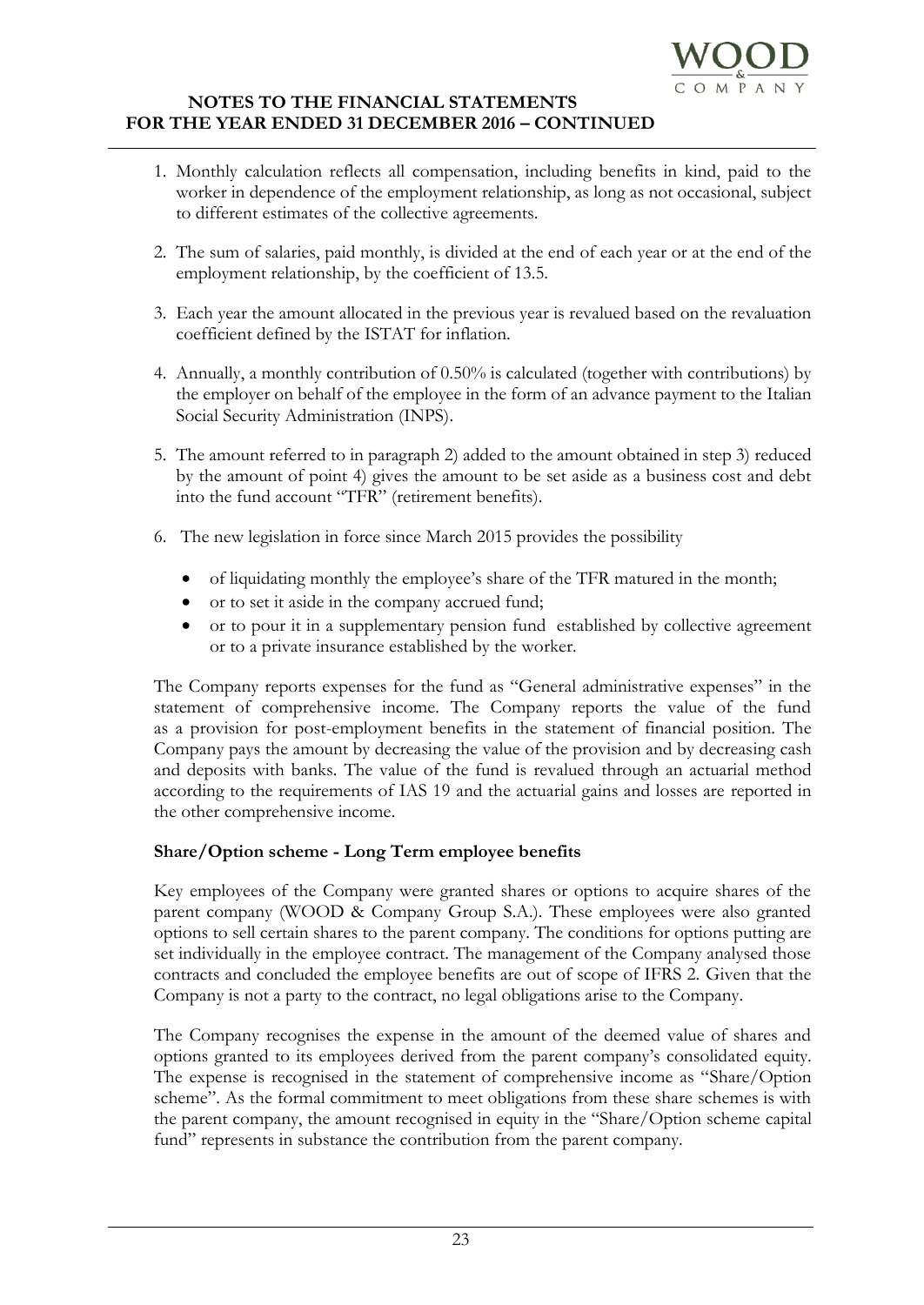

The Company dissolves the capital fund to the stock / option programme and increases retained earnings in the event of termination of the option programme.

# **Securities transactions for clients**

Securities received by the Company for safekeeping, administration or management are accounted for off balance sheet in the market or nominal values, if the market value is not available. The statement of financial position line item "Trade payables and other liabilities" includes the amounts due to customers for cash received to purchase securities or cash be refunded to the client.

The Company is gradually introducing changes to the contractual documentation with clients to meet the conditions for the derecognition of IFRS-compliant funds in order to stop reporting clients' funds as own funds.

# **Issued Debt Securities**

<span id="page-23-0"></span>Issued debt securities are stated at the issue price including direct expenses of the issue. From the issue settlement date to the maturity date, the issue price is gradually increased to reflect accruing interest expenses associated with the issued debt securities. The debt securities are reported in the statement of financial position line "Issued debt securities". Accruing interest is presented in the statement of comprehensive income line "Interest expense".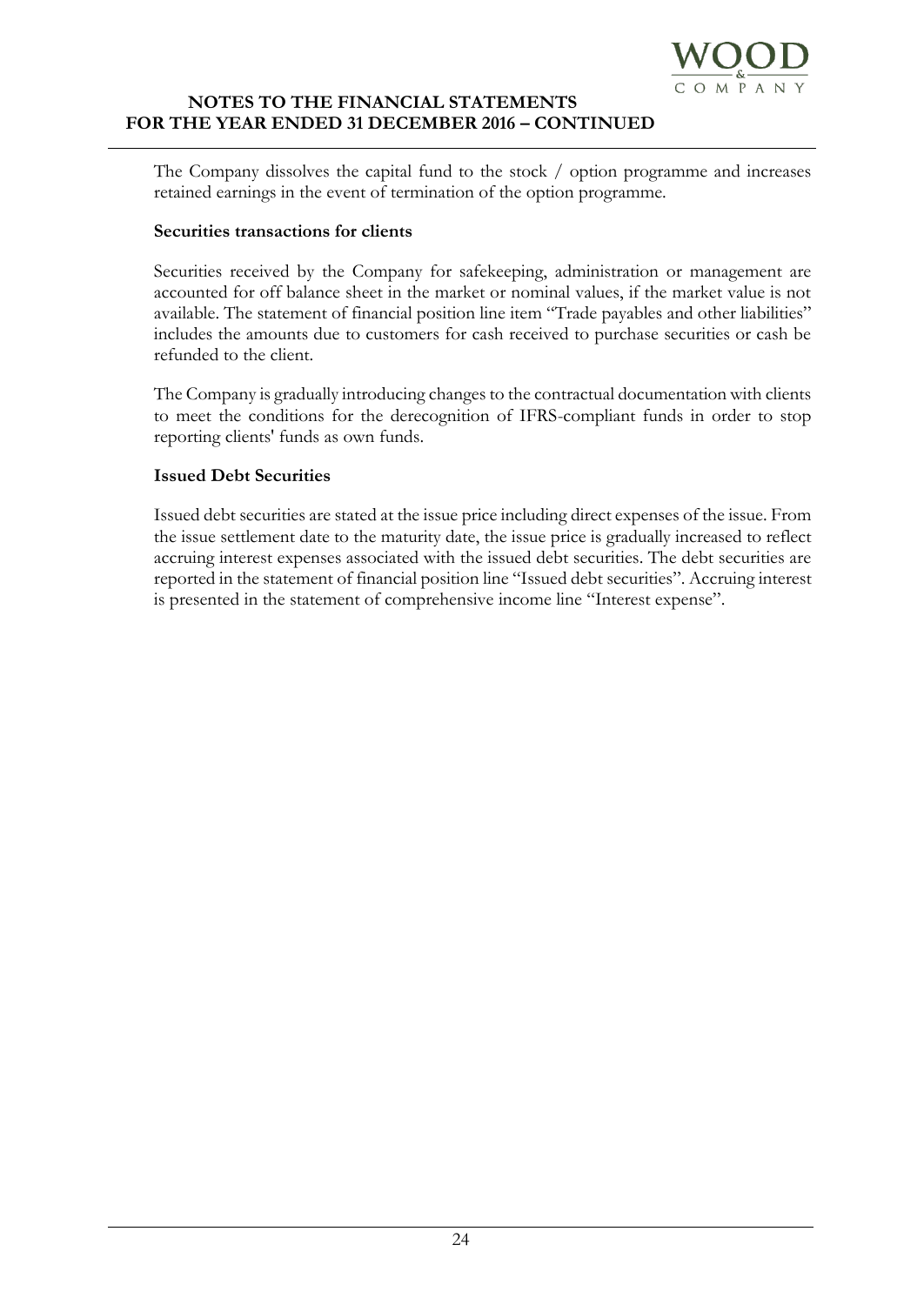# **6. NET INTEREST INCOME**

Interest income totalling EUR 2,617 thousand (2015: EUR 1,217 thousand) is principally generated from bonds, provided money market loans and repo loans.

Interest expenses totalling EUR 1,805 thousand (2015: EUR 485 thousand) principally include bank overdraft interest of EUR 187 thousand (2015: EUR 109 thousand) and interest on repo transactions, security loans and money market loans of EUR 1,617 thousand (2015: EUR 376 thousand).

# <span id="page-24-0"></span>**7. NET FEES AND COMMISSIONS**

|                                | Year ended      | Year ended                        |
|--------------------------------|-----------------|-----------------------------------|
|                                |                 | 31 December 2016 31 December 2015 |
|                                | <b>EUR</b> '000 | <b>EUR '000</b>                   |
| Fee and commissions income:    | 25,390          | 32,203                            |
| Securities transaction         | 18,012          | 23,287                            |
| Research services              | 1,999           | 2,059                             |
| Asset management               | 608             | 927                               |
| Investment banking             | 4,771           | 5,930                             |
| Fee and commissions expense:   | $-9,576$        | $-12,787$                         |
| Securities transactions        | $-9,573$        | $-12,182$                         |
| Other                          | $-3$            | $-605$                            |
| Total net fees and commissions | 15,814          | 19,416                            |

# **8. NET PROFIT ON FINANCIAL OPERATIONS**

|                                                                                   | <b>Year ended</b> | Year ended<br>31 December 2016 31 December 2015 |
|-----------------------------------------------------------------------------------|-------------------|-------------------------------------------------|
|                                                                                   | <b>EUR</b> '000   | <b>EUR '000</b>                                 |
| Net profit from proprietary trading with securities                               | 8,454             | 6,060                                           |
| Net profit from foreign exchange transactions and foreign currency<br>differences | $-14$             | $-95$                                           |
| Dividend income                                                                   | 299               | 294                                             |
| Net profit on financial operations                                                | 8,739             | 6,259                                           |

# **9. OTHER INCOME/ (EXPENSES)**

|                                                  | <b>Year ended</b> | Year ended                        |
|--------------------------------------------------|-------------------|-----------------------------------|
|                                                  |                   | 31 December 2016 31 December 2015 |
|                                                  | <b>EUR</b> '000   | <b>EUR</b> '000                   |
| Re-invoicing of operating costs                  | 240               | 123                               |
| Other operating income                           | 59                | 217                               |
| Gain/ (loss) on disposal of tangible assets      | $-1$              |                                   |
| Release/ (creation) of provisions to receivables |                   | -498                              |
| Other income                                     | 302               | $-158$                            |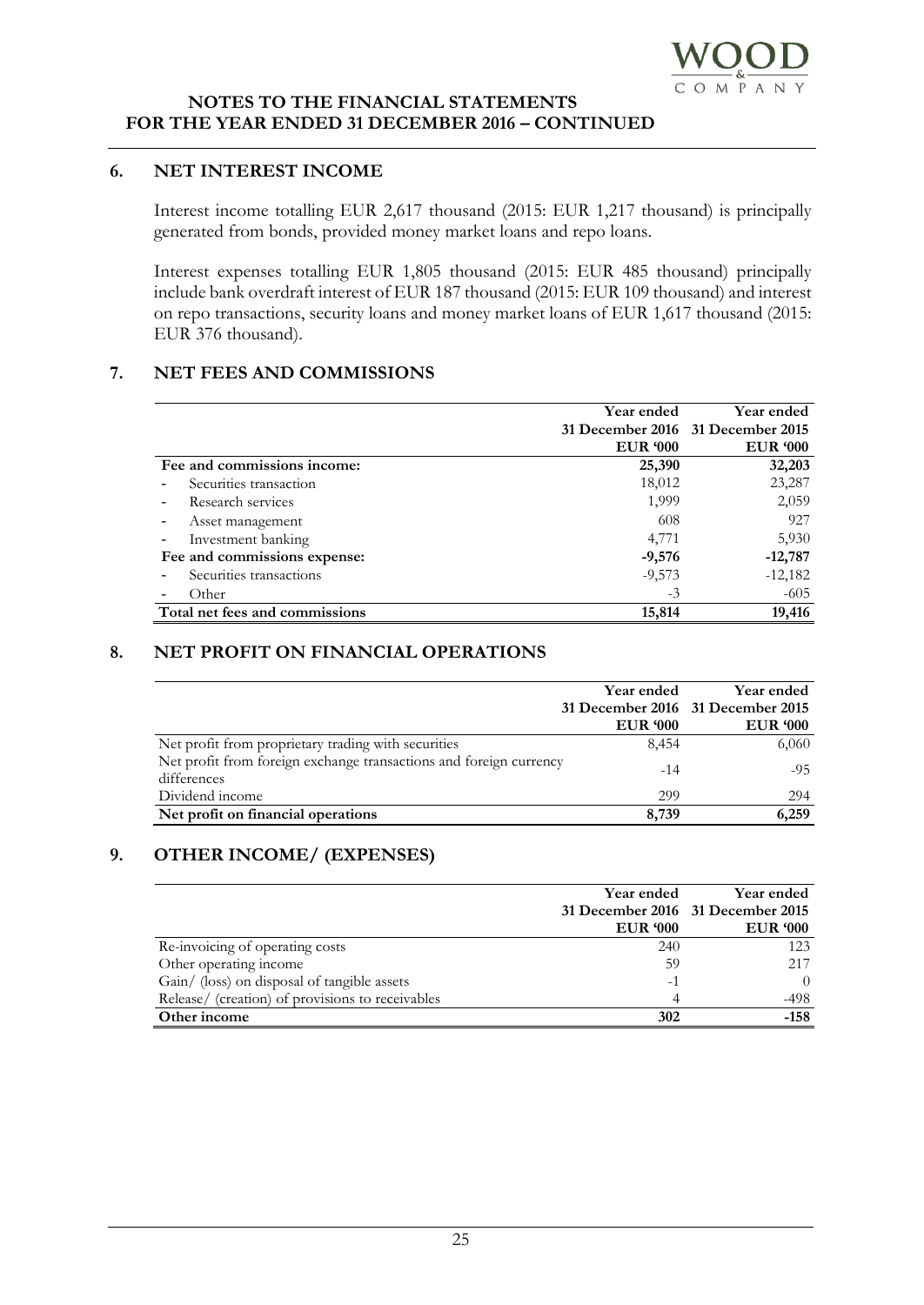# **10. GENERAL ADMINISTRATIVE EXPENSES**

|                                               | Year ended      | Year ended                        |
|-----------------------------------------------|-----------------|-----------------------------------|
|                                               |                 | 31 December 2016 31 December 2015 |
|                                               | <b>EUR '000</b> | <b>EUR '000</b>                   |
| Wages, salaries and bonuses                   | $-10,283$       | $-9,978$                          |
| Social security and health insurance costs    | $-1,799$        | $-1,772$                          |
| Allocation to T.F.R. provisions               | $-118$          | -79                               |
| Share/option scheme                           | $-118$          | $-16$                             |
| <b>Employee expenses</b>                      | $-12,318$       | $-11,845$                         |
| Other administrative expenses                 | $-8,321$        | $-8,206$                          |
| Total administrative expenses                 | $-20,639$       | $-20,051$                         |
| Depreciation                                  | $-685$          | $-673$                            |
| Total administrative and other expenses       | $-21,325$       | $-20,724$                         |
| Number of employees at the end of the period  | 154             | 148                               |
| Average number of employees during the period | 150             | 138                               |
| Average employee cost per employee            | -82             | -86                               |

Other administrative expenses mainly comprise payments for IT services (EUR 3,383 thousand; EUR 3,363 thousand in 2015) and rent of office space (EUR 1,140 thousand; EUR 1,202 thousand in 2015).

# **11. TAXATION**

The corporate tax rate for the year ended 31 December 2016 is 19 percent. The Company's tax liability is calculated based upon the accounting profit/(loss) according to Czech Accounting Standards taking into account non tax-deductible expenses and tax exempt income or income subject to a final withholding tax rate.

|                                                                 | Year ended                        | Year ended      |
|-----------------------------------------------------------------|-----------------------------------|-----------------|
|                                                                 | 31 December 2016 31 December 2015 |                 |
|                                                                 | <b>EUR '000</b>                   | <b>EUR</b> '000 |
| Profit / (loss) before tax                                      | 4.398                             | 5,525           |
| Theoretical tax calculated at a tax rate of 19% (2015: 19%)     | 836                               | 1,050           |
|                                                                 |                                   |                 |
| Tax effect of non-taxable income                                | $-70$                             | $-266$          |
| Tax effect of expenses that are not deductible for tax purposes | 237                               | 457             |
| Tax effect of other allowances                                  | $-341$                            | $-487$          |
| Tax effect of dividend income and foreign branches income       | 423                               | 472             |
| Net impact of change in the FX rate                             | $-1$                              | 3               |
| Income tax expense / (income)                                   | 1,083                             | 1,229           |
| Of which deferred tax expense/income                            | -109                              | $-268$          |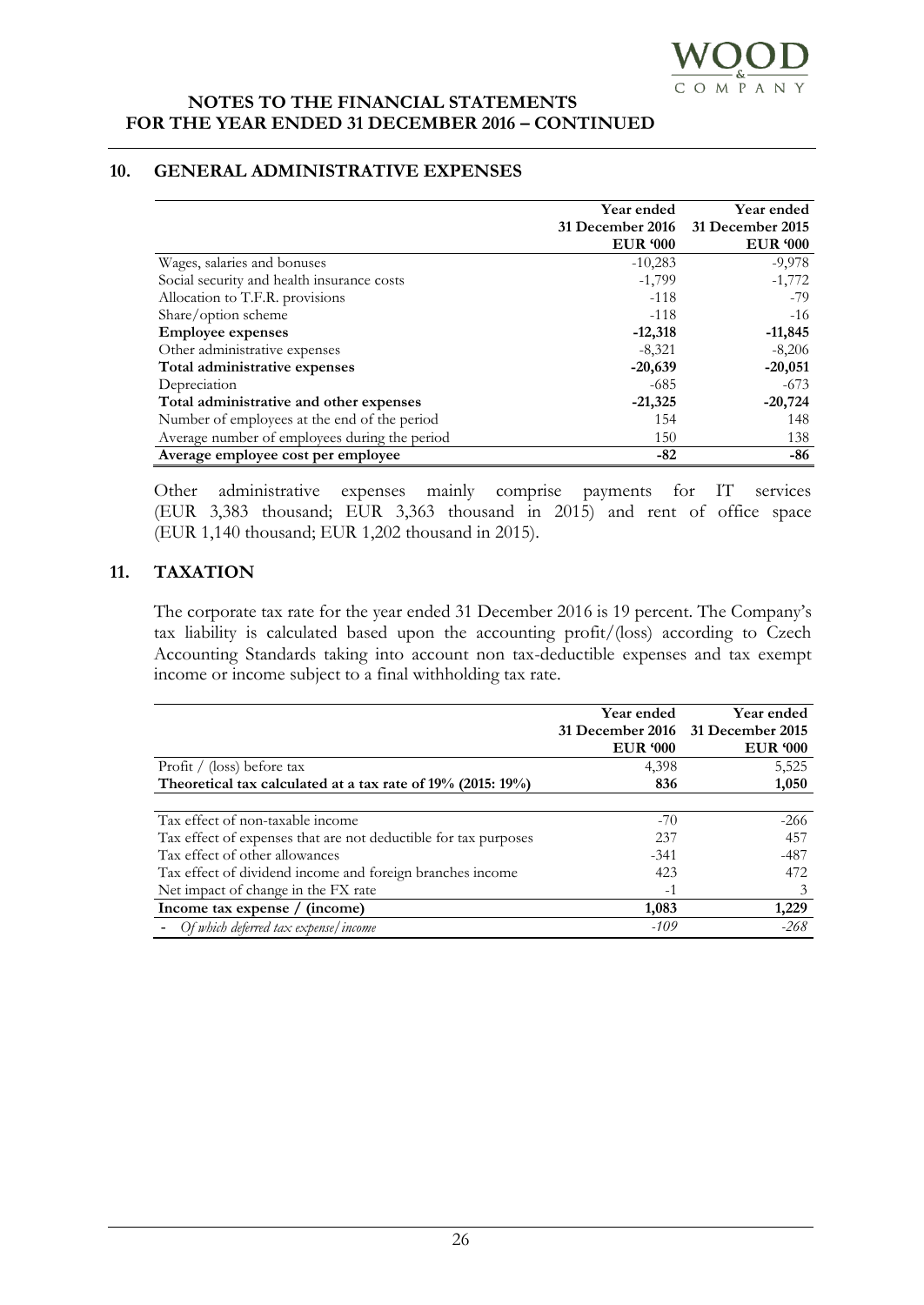#### **Deferred tax**

|                                                           | Year ended                        | Year ended      |
|-----------------------------------------------------------|-----------------------------------|-----------------|
|                                                           | 31 December 2016 31 December 2015 |                 |
|                                                           | <b>EUR '000</b>                   | <b>EUR '000</b> |
| Deferred income tax assets                                |                                   |                 |
| Estimated costs for wages                                 | 165                               | 147             |
| Deferred tax liabilities                                  |                                   |                 |
| Fixed assets depreciation for tax and accounting purposes | -4                                | $-95$           |
| AFS revaluation fund                                      | $-212$                            |                 |
| Net deferred income tax assets/(liabilities)              | $-51$                             | 52              |
| Deferred tax asset/ (liability) movement                  |                                   |                 |
| Balance at the beginning of period                        | 52                                | $-211$          |
| Net change recognised as income/ (expense)                | 109                               | 268             |
| Net change relating to other comprehensive income         | $-212$                            | 268             |
| Net impact of change in FX rate                           | $\theta$                          | $-5$            |
| Balance at the end of period                              | -51                               | 52              |

Deferred income taxes are calculated from all taxable and deductible differences between the tax bases and carrying values using effective tax rates of 19 percent for 2016 onwards.

# **12. CASH AND DEPOSITS WITH BANKS**

|                                    | As of                             | As of           |
|------------------------------------|-----------------------------------|-----------------|
|                                    | 31 December 2016 31 December 2015 |                 |
|                                    | <b>EUR '000</b>                   | <b>EUR</b> '000 |
| Cash on hand                       | 32                                | 44              |
| Current accounts with banks        | 41,900                            | 17,518          |
| Total cash and deposits with banks | 41,932                            | 17,562          |

Total cash and deposits with banks represent the cash and cash equivalents for cash flow reporting purposes.

The balance includes cash of custody clients in the amount of EUR 12,007 thousand (2015: EUR 6,804 thousand).

# **13. HELD FOR TRADING ASSETS AND LIABILITIES**

#### Assets held for trading

|                                      | As of            | As of            |
|--------------------------------------|------------------|------------------|
|                                      | 31 December 2016 | 31 December 2015 |
|                                      | <b>EUR</b> '000  | <b>EUR '000</b>  |
| Securities traded on regular markets | 6.292            | 1.231            |
| Fair value of FX trades              |                  |                  |
| Total held for trading assets        | 6,297            | 1,239            |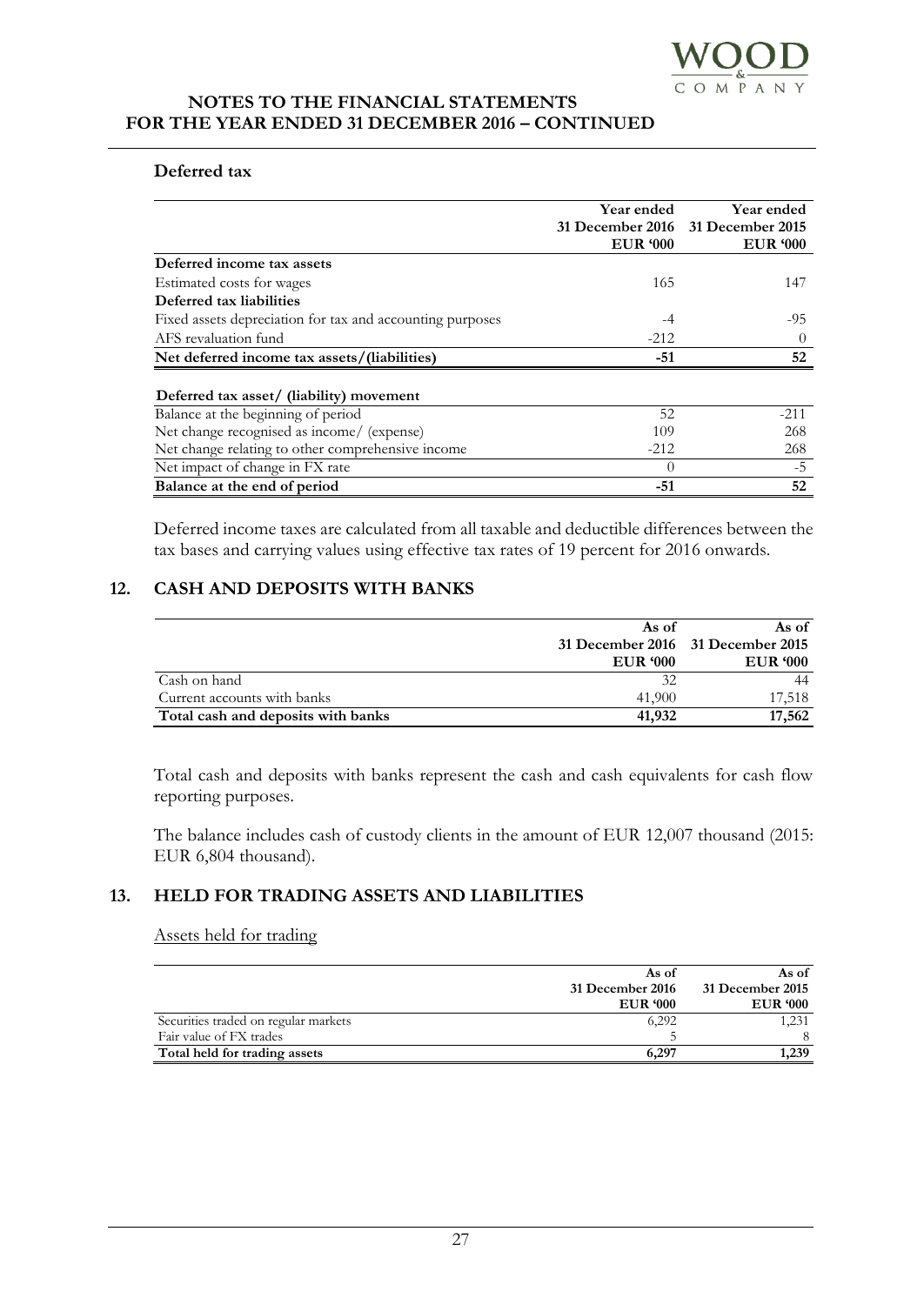#### Liabilities held for trading

|                                      | As of<br>31 December 2016<br><b>EUR '000</b> | As of<br>31 December 2015<br><b>EUR '000</b> |
|--------------------------------------|----------------------------------------------|----------------------------------------------|
| Securities traded on regular markets | 3,313                                        | 656                                          |
| Fair value of FX trades              | 14                                           | 18                                           |
| Total held for trading liabilities   | 3,327                                        | 674                                          |

Shares are denominated in particular local market currencies.

| Nominal Value of FX trades       | As of<br>31 December 2016 | As of<br>31 December 2015 |
|----------------------------------|---------------------------|---------------------------|
|                                  | <b>EUR</b> '000           | <b>EUR</b> '000           |
| Nominal receivables of FX trades | 11.917                    | 10,705                    |
| Nominal payables of FX trades    | 11.925                    | 10,709                    |

# **14. TRADE AND OTHER RECEIVABLES**

|                                         | As of<br>31 December 2016<br><b>EUR</b> '000 | As of<br>31 December 2015<br><b>EUR</b> '000 |
|-----------------------------------------|----------------------------------------------|----------------------------------------------|
| Receivables from securities trading     | 33,727                                       | 65,375                                       |
| Receivables from reverse repo operation | 34,364                                       | 38,671                                       |
| Receivables from lending                | 12,797                                       | 7,882                                        |
| Trade receivables and other receivables | 3,249                                        | 2,963                                        |
| Tax receivables                         | 134                                          | 294                                          |
| Prepayments made – short-term           | 312                                          | 342                                          |
| Total trade and other receivables       | 84,583                                       | 115,527                                      |

Receivables from securities trading (EUR 33,727 thousand) include mainly equity transactions for clients that remained unsettled at the 2016 year-end. These transactions were subsequently fully settled at the beginning of January 2017. Only an immaterial amount of receivables was overdue as of 31 December 2016.

Trade and other receivables totalling EUR 3,249 thousand consist of receivables resulting from issued invoices to clients for services of asset management, research and investment banking (EUR 858 thousand, 2015: EUR 1,609 thousand). They also include intercompany relations (EUR 116 thousand, 2015: EUR 217 thousand) and estimated receivables (EUR 829 thousand, 2015: EUR 58 thousand).

Securities received as collateral amounted to EUR 56,993 thousand as of 31 December 2016 (EUR 61,681 thousand as of 31 December 2015). Securities are measured at fair value. All securities received as collateral could be sold or repledged.

# **15. ACCRUED INCOME AND OTHER ASSETS**

Accrued income mainly includes prepaid offices rental.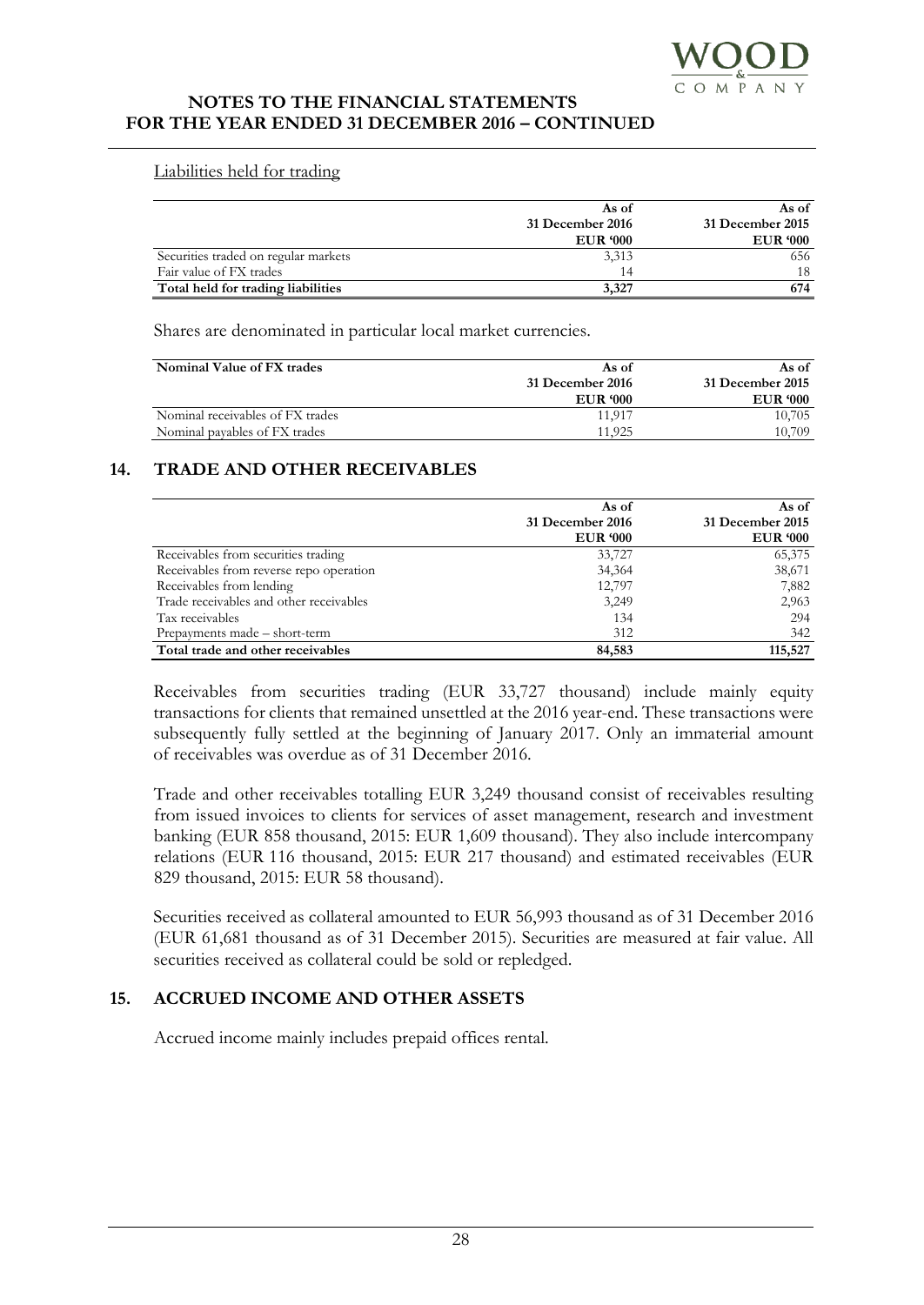

#### **16. SECURITIES AVAILABLE FOR SALE**

|                                     | As of            | As of            |
|-------------------------------------|------------------|------------------|
|                                     | 31 December 2016 | 31 December 2015 |
|                                     | <b>EUR</b> '000  | <b>EUR</b> '000  |
| Unquoted bonds                      | 6,262            | 3,258            |
| Unquoted shares and equity holdings | 5.127            | 3,966            |
| Total available for sale            | 11,390           | 7,224            |

The item "Unquoted bonds" consists of the unlisted bonds of Czech companies with maturity from 2018 to 2020.

Unlisted shares and equity holdings as of 31 December 2016 include mainly holdings in real estate funds.

# **17. SECURITIES HELD TO MATURITY**

The Company's held-to-maturity portfolio consists of the unlisted bonds of a Czech company with maturity in 2018.

# **18. LONG-TERM RECEIVABLES**

Long-term receivables in the total amount of EUR 175 thousand (EUR 149 thousand in 2015) are principally composed of long-term advances paid for rentals.

# **19. TANGIBLE AND INTANGIBLE FIXED ASSETS**

|                            | Goodwill | Software                 | Technical                           | Furniture       | Other           | <b>Vehicles</b> | Total           |
|----------------------------|----------|--------------------------|-------------------------------------|-----------------|-----------------|-----------------|-----------------|
|                            |          |                          | appreciation and fixtures equipment |                 |                 |                 |                 |
|                            |          | <b>EUR '000 EUR '000</b> | <b>EUR '000</b>                     | <b>EUR '000</b> | <b>EUR '000</b> | <b>EUR '000</b> | <b>EUR '000</b> |
| Cost                       |          |                          |                                     |                 |                 |                 |                 |
| 1 January 2016             | 269      | 4,034                    | 796                                 | 816             | 1,314           | 303             | 7,532           |
| Additions                  | 0        | 20                       | 3                                   | 51              | 86              | $\theta$        | 160             |
| Disposals                  | $\theta$ | $\theta$                 | $\theta$                            | $\theta$        | 2               | $\theta$        | 2               |
| Net impact of change in FX |          |                          |                                     |                 |                 |                 |                 |
| rate                       | $\theta$ | $-1$                     | $-2$                                | $-3$            | $-21$           | $\theta$        | $-27$           |
| 31 December 2016           | 269      | 4,053                    | 797                                 | 864             | 1,377           | 303             | 7,663           |
|                            |          |                          |                                     |                 |                 |                 |                 |
| Accumulated depreciation   |          |                          |                                     |                 |                 |                 |                 |
| 1 January 2016             | $\bf{0}$ | 3,106                    | 335                                 | 598             | 1,138           | 47              | 5,224           |
| Depreciation               | $\Omega$ | 407                      | 41                                  | 77              | 83              | 76              | 684             |
| Disposals                  | $\theta$ | $\Omega$                 | $\theta$                            | $\Omega$        | $\Omega$        | $\theta$        | $\Omega$        |
| Net impact of change in FX | $\theta$ | $-2$                     | $-2$                                | $-2$            |                 |                 |                 |
| rate                       |          |                          |                                     |                 | $-18$           | $\theta$        | $-24$           |
| 31 December 2016           | $\bf{0}$ | 3,511                    | 374                                 | 673             | 1,202           | 123             | 5,883           |
| Net book value             |          |                          |                                     |                 |                 |                 |                 |
| 31 December 2016           | 269      | 542                      | 423                                 | 191             | 175             | 180             | 1,779           |
| 1 January 2016             | 269      | 928                      | 461                                 | 218             | 176             | 256             | 2,309           |

The net value of software consists mostly of Calypso software. Goodwill arose in 2014 following the acquisition of the company in Italy.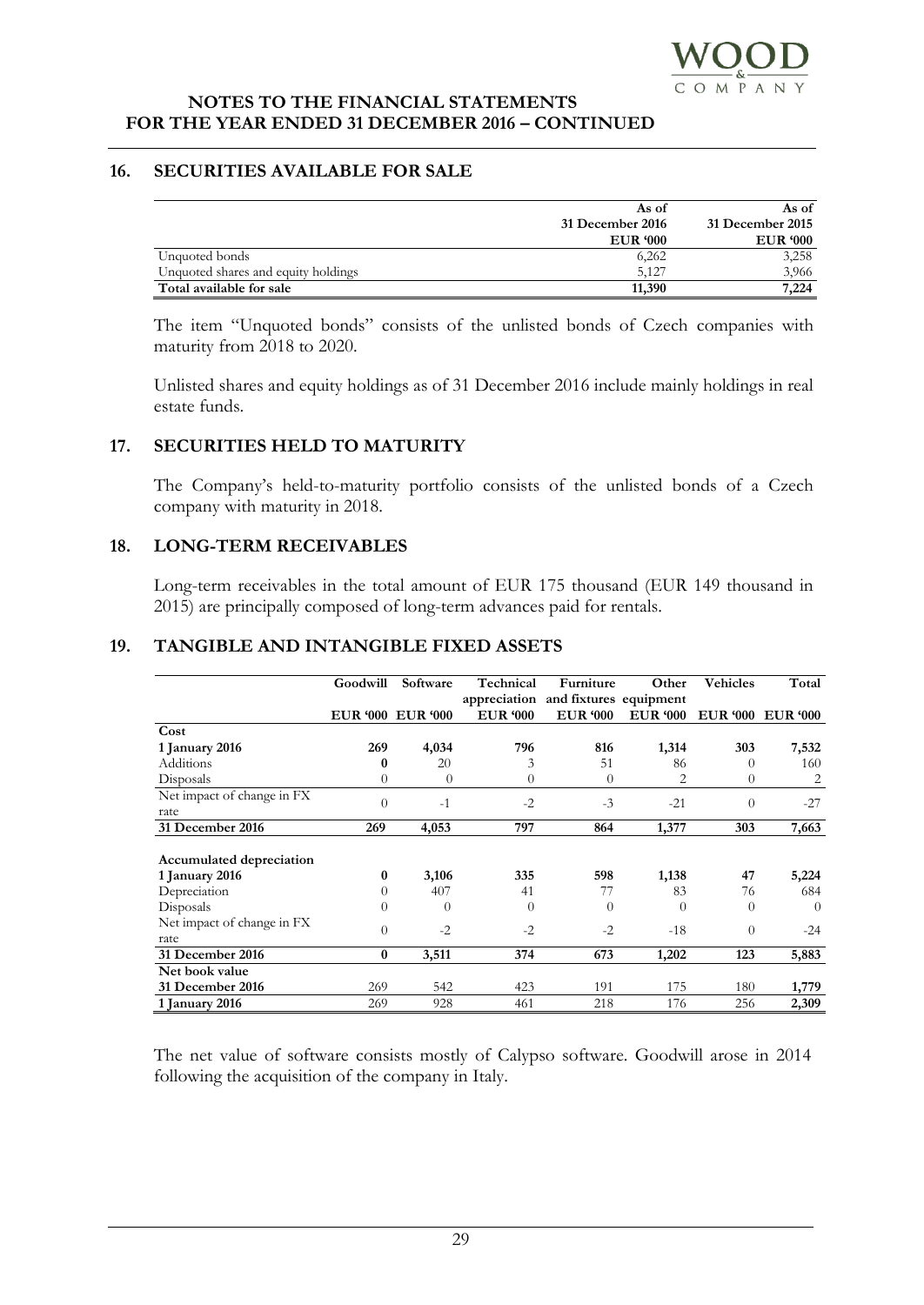#### **20. SHARE CAPITAL AND RESERVES**

The registered share capital of the Company is represented by 198,000 shares with a nominal value of CZK 2,250 each.

# **21. TRADE AND OTHER PAYABLES**

|                                  | As of<br>31 December 2016 | As of<br>31 December 2015 |
|----------------------------------|---------------------------|---------------------------|
|                                  | <b>EUR</b> '000           | <b>EUR</b> '000           |
| Trade and other payables         | 1,864                     | 2,369                     |
| Payables from securities trading | 43,542                    | 67,904                    |
| Payables from repo operation     | 42,931                    | 29,852                    |
| Payables from borrowings         | 1,331                     | 2,926                     |
| State budget payables            | 463                       | 512                       |
| <b>Estimated liabilities</b>     | 1,852                     | 2,700                     |
| Total trade and other payables   | 91,982                    | 106,263                   |

Trade and other payables consist of payables to suppliers that remained outstanding at the 2016 year-end and related parties payables. None of the payables were overdue as of 31 December 2016.

Payables from securities trading include equity transactions for clients that remained unsettled at the 2016 year-end, that were subsequently settled in January 2017. These balances also include amounts owed to clients due to cash held in custody of EUR 12,007 thousand (EUR 6,804 thousand in 2015)

Estimated liabilities include mainly an estimate for a guarantee fund contribution and estimates for services not invoiced by 31 December 2016.

Securities provided as collateral amounted to EUR 56,651 thousand (2015: EUR 31,996 thousand). Securities are measured at fair value.

# **22. ACCRUALS AND OTHER LIABILITIES**

Accruals and other liabilities mainly consist of a received commission that belongs to other counterparties and accruals for the lease of office space.

# **23. PROVISION FOR POST-EMPLOYMENT BENEFITS**

The provision for post-employment benefits consist of the TFR fund for employees of the branch in Italy constituted obligatorily under Italian law. It represents the commitment of the amount that will be paid for employees after termination of the employment. The Company holds the same amount in cash (recognised in the statement of financial position under "Cash and deposits with banks").

# **24. ISSUED BONDS**

In 2015, the Company issued bonds with a fixed interest rate of 3.22%, nominal value of CZK 200,000 thousand and a maturity date in 2018. In 2015, the Company sold a portion of these bonds (with a nominal value of CZK 100,000 thousand) to an individual investor.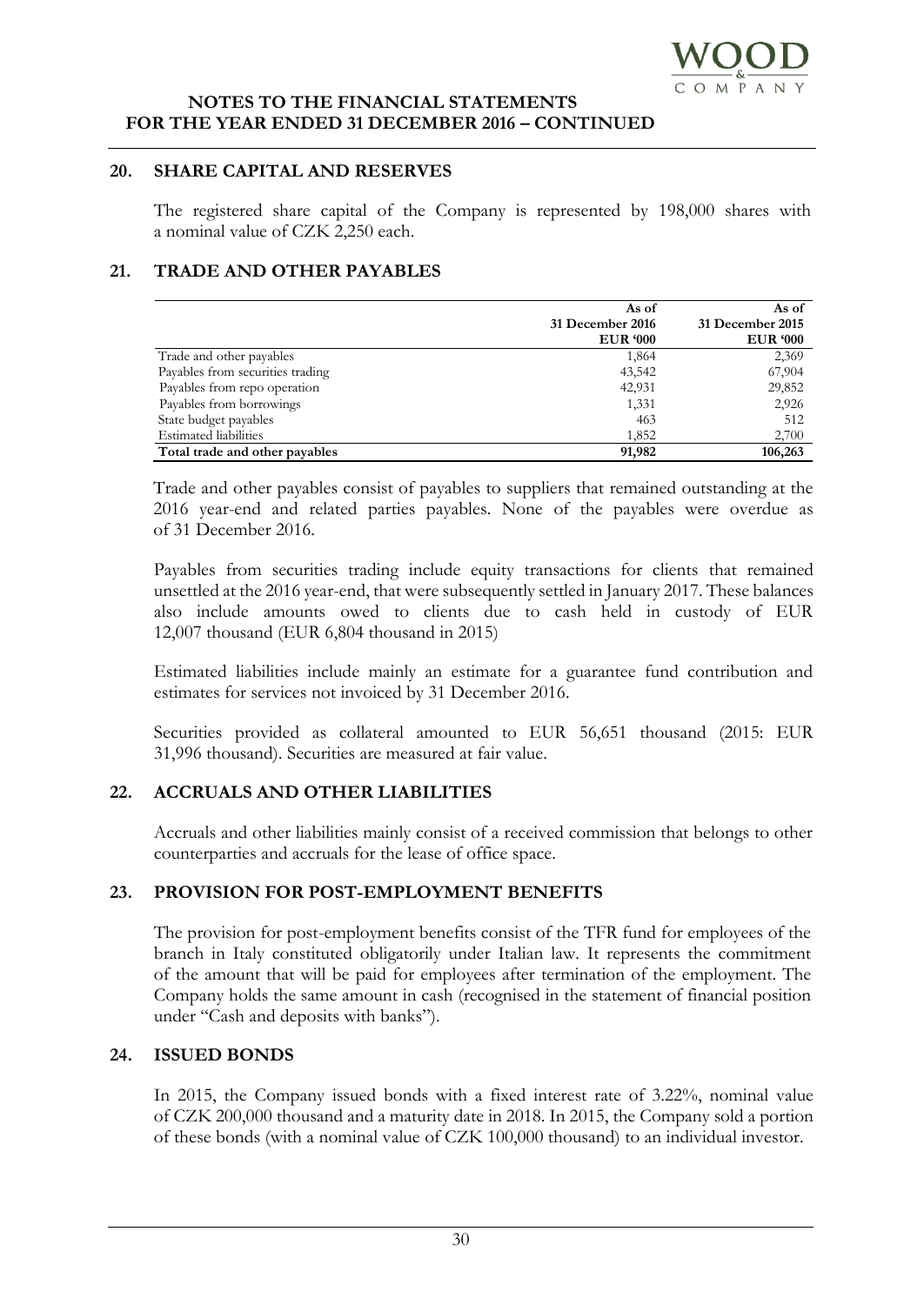

#### **25. FOREIGN CURRENCY RISK**

The Company principally conducts its business in Czech crowns and other important currencies of Central and Eastern Europe. The Company established rules in respect of the holding of current assets, specifically cash denominated in individual currencies, pursuant to its internal guidelines for foreign currency risk management.

Responsibility for foreign currency risk management lies with the Treasury department, which monitors, on an ongoing basis, foreign currency positions in respect of current assets and decides on their structure and amount specifically in relation to the currency structure of long-term liabilities.

Set out below is an analysis of selected assets and liabilities of the Company as of 31 December 2016 in EUR thousand:

| Currency:                                                                          | <b>CZK</b> | <b>EUR</b> | <b>PLN</b>     | <b>HUF</b>     | Other    | Total    |
|------------------------------------------------------------------------------------|------------|------------|----------------|----------------|----------|----------|
| Cash and deposits with banks                                                       | 24,331     | 8,527      | 1,486          | 4,150          | 3,439    | 41,932   |
| Assets held for trading                                                            | 1,642      | 1,790      | 1,719          | $\Omega$       | 1,146    | 6,297    |
| Securities available for sale                                                      | 4,647      | 6,743      | $\theta$       | $\overline{0}$ | $\theta$ | 11,390   |
| Trade and other receivables                                                        | 31,920     | 19,794     | 9,044          | 4,867          | 18,958   | 84,583   |
| Accrued income and other asset                                                     | 78         | 230        | 56             | 6              | 338      | 707      |
| Long-term receivables                                                              | $\theta$   | 175        | $\Omega$       | $\Omega$       | $\theta$ | 175      |
| Held to maturity securities                                                        | 37         | $\Omega$   | $\theta$       | $\theta$       | $\theta$ | 37       |
| Deferred tax assets                                                                | $\theta$   |            |                |                |          | 0        |
| Intangible assets                                                                  | 637        | 171        | 1              | $\theta$       | $\theta$ | 809      |
| Property and equipment                                                             | 753        | 179        | 18             | $\theta$       | 21       | 970      |
| <b>Total assets</b>                                                                | 64,044     | 37,608     | 12,323         | 9,023          | 23,902   | 146,900  |
| Share capital                                                                      | 17,777     | $\Omega$   | $\overline{0}$ | $\theta$       | $\theta$ | 17,777   |
| Reserve fund from profit                                                           | 610        | $\theta$   | $\theta$       | $\theta$       | $\theta$ | 610      |
| Retained earnings                                                                  | 5,570      | $\Omega$   | 0              | 0              | $\theta$ | 5,570    |
| Revaluation fund from AFS                                                          | 905        | $\theta$   | 0              | $\theta$       | $\theta$ | 905      |
| Share / Option scheme capital fund                                                 | 643        | $\Omega$   | $\Omega$       | $\theta$       | $\theta$ | 643      |
| Profit for the current period                                                      | 3,315      | $\theta$   | 0              | $\theta$       | $\theta$ | 3,315    |
| Reporting currency conversion                                                      | $-1,486$   | 0          | 0              | $\Omega$       | $\theta$ | $-1,486$ |
| Deferred tax liability                                                             | 211        | 0          | 0              | 0              | $\theta$ | 211      |
| Issued debt securities                                                             | 3,761      | $\Omega$   | 0              | 0              | $\theta$ | 3,761    |
| Provision for post-employment benefits                                             | $\theta$   | 572        | 0              | $\theta$       | $\theta$ | 572      |
| Amounts owed to banks                                                              | $\theta$   | 17,414     | $\overline{0}$ | $\theta$       | 1,857    | 19,271   |
| Liabilities held for trading                                                       | 1,491      | 1,630      | 188            | 14             | 3        | 3,327    |
| Trade and other liabilities                                                        | 43,333     | 12,009     | 8,365          | 9,059          | 19,216   | 91,982   |
| Accruals and other liabilities                                                     | 18         | 211        | $\overline{4}$ | $\Omega$       | 21       | 254      |
| Tax liabilities, current                                                           | 285        | 64         | $\overline{0}$ | $\overline{0}$ | $\theta$ | 348      |
| <b>Total liabilities</b>                                                           | 76,273     | 31,900     | 8,557          | 9,073          | 21,097   | 146,900  |
| Off-Balance sheet items effect                                                     | 1,870      | 2,520      | $-3,198$       | $\Omega$       | $-1,192$ | $\bf{0}$ |
| Net on statement of financial position                                             |            | 8,229      | 568            | -50            |          | $\bf{0}$ |
| currency position as of 31 December 2016                                           | -10,359    |            |                |                | 1,612    |          |
| Net on statement of financial position<br>currency position as of 31 December 2015 | $-3,824$   | 2,424      | 348            | $-45$          | 1,097    | $\bf{0}$ |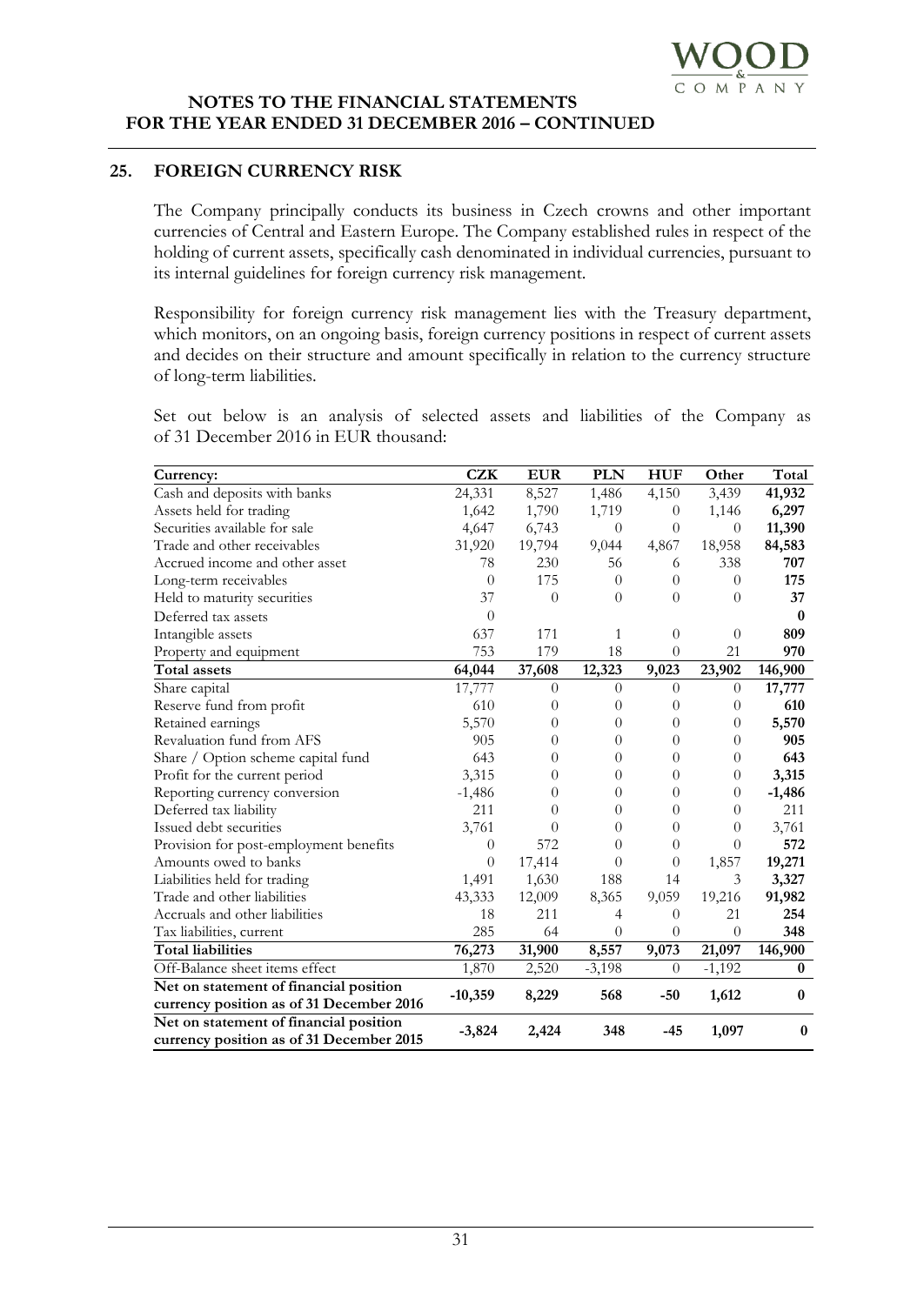

# **26. LIQUIDITY RISK MANAGEMENT**

The Company's liquidity management is based on the fact that the majority of the operations and transactions negotiated by the Company are settled in compliance with the  $T+2$  or  $T+3$ principle (trade date + 2 or 3 business days). Responsibility for managing the Company's liquidity rests with the Treasury department, which closely co-operates with the Settlement department. The Treasury department primarily undertakes analyses of maturity and currency structures of future receivables and payables to ensure that the Company constantly carries a sufficient amount of assets readily convertible into cash.

In addition, the Company's internal guidelines set out volumes of purchases and sales that a dealer is authorised to enter into on his account during one trading day and the amount of the securities that the dealer may hold on his account at the end of the trading day.

Authorised employees of the Trading, Treasury and Settlement departments carry out checks for compliance with the set limits during the day.

Set out below is an analysis of financial liabilities of the Company as of 31 December 2016 (31 December 2015) according to remaining maturity in EUR thousand. Items with unspecified maturity are included in the column "Maturity undefined".

|                                | On              | Under         | Under            | Under    | Over Maturity     | Total   |
|--------------------------------|-----------------|---------------|------------------|----------|-------------------|---------|
| Maturity:                      | demand 3 months |               | 1 year           | 5 years  | 5 years undefined |         |
| Issued debt securities         |                 |               | 60               | 3,701    |                   | 3,761   |
| Amounts owed to banks          | 0               | 19,271        | $\theta$         |          |                   | 19,271  |
| Liabilities held for trading   | 0               | 3,327         | $\left( \right)$ | $\theta$ | $\theta$          | 3,327   |
| Trade and other payables       | 0               | 90,130        | 1,852            | $\theta$ | $\theta$          | 91,982  |
| Accruals and other liabilities | $\Omega$        | 254           | $\theta$         | $^{(1)}$ | $\theta$          | 254     |
| Income tax payable             |                 |               | 348              | $\theta$ | $\theta$          | 348     |
| <b>Total 31 Dec 2016</b>       |                 | 112,982 2,260 |                  | 3,701    |                   | 118,943 |

|                                | $\mathbf{On}$    | Under   | Under  | Under   |                   | Over Maturity | Total   |
|--------------------------------|------------------|---------|--------|---------|-------------------|---------------|---------|
| Maturity:                      | demand 3 months  |         | 1 year | 5 years | 5 years undefined |               |         |
| Issued debt securities         | O                |         | 61     | 3,700   |                   |               | 3,761   |
| Amounts owed to banks          | 0                | 8,206   |        |         |                   | $\theta$      | 8,206   |
| Liabilities held for trading   | $\theta$         | 674     |        |         | $\left( \right)$  | $\theta$      | 674     |
| Trade and other payables       | O                | 103,563 | 2,700  |         | 0                 |               | 106,263 |
| Accruals and other liabilities | $\left( \right)$ | 305     |        |         | $\left( \right)$  | $\theta$      | 305     |
| Income tax payable             |                  | 0       | 1.408  |         |                   | $\Omega$      | 1,408   |
| <b>Total 31 Dec 2015</b>       |                  | 112,748 | 4,169  | 3,700   |                   |               | 120,617 |

The carrying value does not significantly differ from the contractual cash flows of financial liabilities.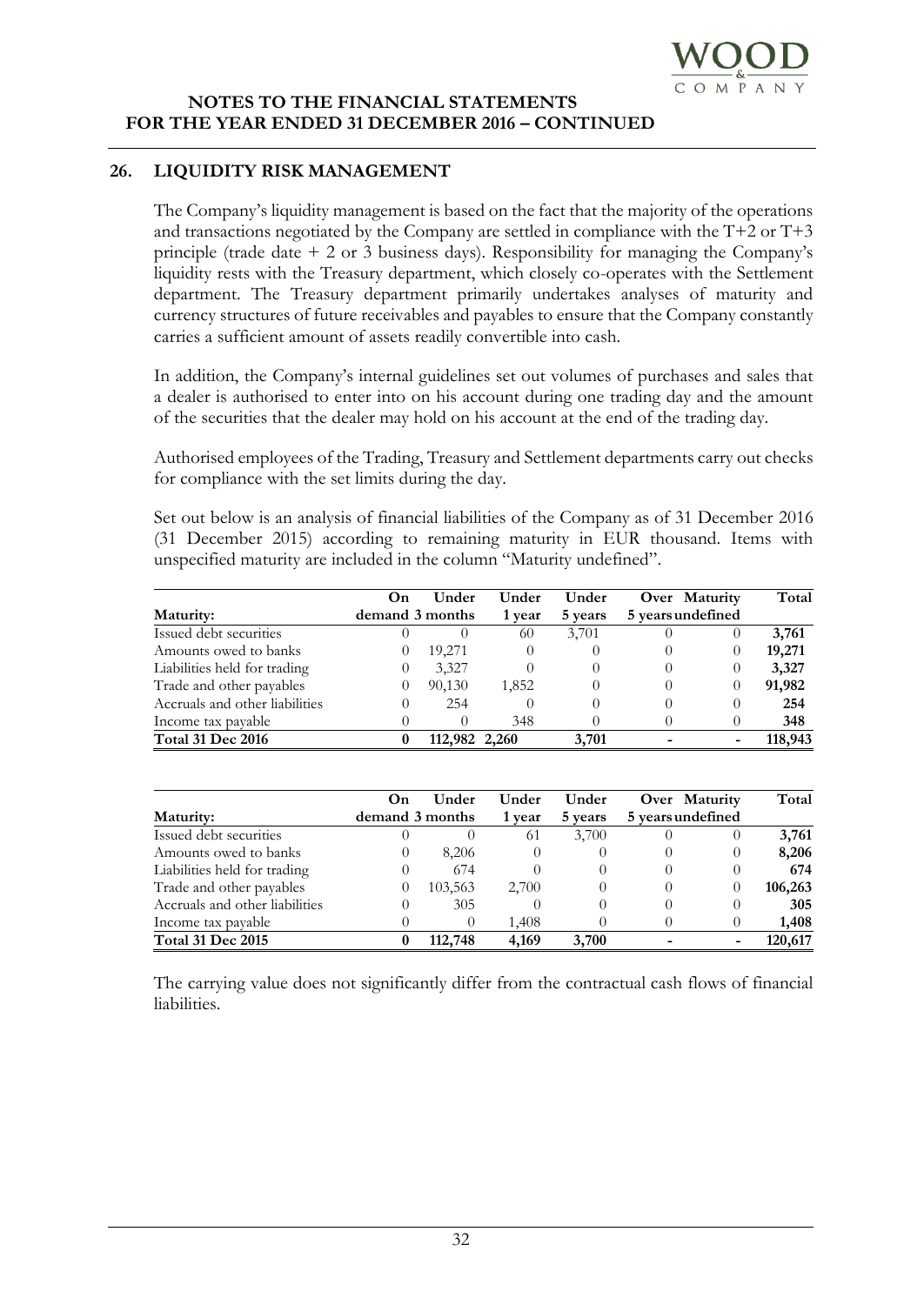

# **27. CREDIT RISK**

The Company controls its credit risk to minimise its exposures by appropriate selection and regular monitoring of the counterparties with which the Company negotiates the transactions or to whom the Company provides its services. The Company's receivables can be divided into a dominant part created by unsettled security trades and a minor part created by the holding of debt securities. As the transactions of security trading are settled using the delivery versus payment method, the Company is exposed only to a marginal credit risk. The Company reduces the credit risk of holding debt securities by choosing only securities where credit risk is manageable and acceptable. Subsequently, the Company calculates fair value from ongoing trades with counterparties or the fair value is determined by a qualified independent third party (eg in the form of an expert appraisal).

# **28. INTEREST RATE RISK**

Interest rate risk is the risk that the value of a financial instrument will fluctuate due to changes in market interest rates. The length of time for which the rate of interest is fixed on a financial instrument thus indicates to what extent it is exposed to an interest rate risk.

Due to the nature of its operations and the contractual maturity of its financial assets and liabilities the Company is not exposed to a significant interest rate risk.

# **29. MARKET RISK**

In order to measure and manage market risks, the Company primarily operates a system of limits arising from the Company's needs and external requirements.

The Company trades the following instruments that carry market risk:

- Shares traded on the Prague Stock Exchange; and
- Selected foreign shares traded on foreign stock exchanges and derivatives contracts.

The following table calculates the Equity Sensitivity Analysis (Delta) in EUR thousand. Sensitivity represents shift by  $+/-$  5 percent of all securities in the portfolio.

| 2016                                                               | Sensitivity                              | Sensitivity | Total |
|--------------------------------------------------------------------|------------------------------------------|-------------|-------|
|                                                                    | Long Position Short Position Sensitivity |             |       |
| Sensitivity in Shareholder's Equity Amount - Public Equity (listed |                                          |             |       |
| stock)                                                             | 571                                      | 166         | 405   |
| Sensitivity in Income Amount - Public Equity (listed stock)        | 315                                      | 166         | 149   |

| 2015                                                               | Sensitivity | Sensitivity<br>Long Position Short Position Sensitivity | Total |
|--------------------------------------------------------------------|-------------|---------------------------------------------------------|-------|
| Sensitivity in Shareholder's Equity Amount - Public Equity (listed |             |                                                         |       |
| stock)                                                             | 260         | 33                                                      | 227   |
| Sensitivity in Income Amount - Public Equity (listed stock)        | 62          | 33                                                      |       |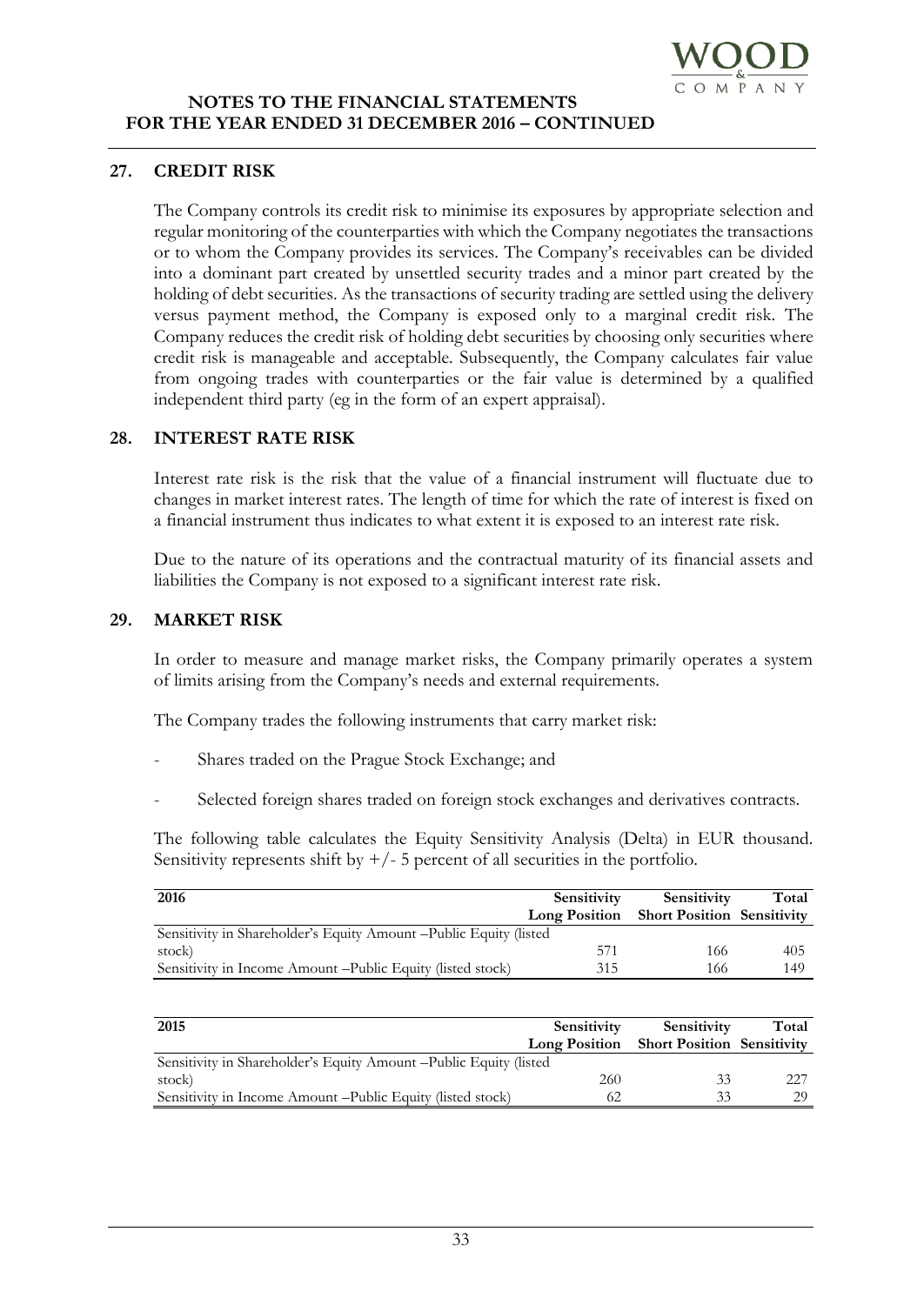

#### **30. CAPITAL MANAGEMENT**

The Company's principal capital management tool involves monitoring and adhering to the capital adequacy limit.

The Company additionally manages its capital to ensure that the Company is able to continue as a going concern while maximising the return to shareholders through the optimisation of the debt and equity balance.

# **31. ESTIMATED FAIR VALUE OF ASSETS AND LIABILITIES OF THE COMPANY**

The carrying amounts of cash and cash equivalents, receivables, prepayments, other current assets, payables and current borrowings approximate their fair value due to the short-term maturity of these instruments.

# **32. FINANCIAL INSTRUMENTS MEASURED AT FAIR VALUE**

The Company classifies fair value measurements using a fair value hierarchy that reflects the significance of the inputs used in making the measurements. The fair value hierarchy has the following levels:

- a. quoted prices (unadjusted) in active markets for identical assets or liabilities (Level 1);
- b. inputs other than quoted prices included within Level 1 that are observable for the asset or liability, either directly (i.e. as prices) or indirectly (i.e. derived from prices) (Level 2); and
- c. inputs for the asset or liability that are not based on observable market data (unobservable inputs) (Level 3).

| ,2016                         | Total           | Level 1         | Level 2         | Level 3         |
|-------------------------------|-----------------|-----------------|-----------------|-----------------|
|                               | <b>EUR '000</b> | <b>EUR '000</b> | <b>EUR '000</b> | <b>EUR '000</b> |
| <b>Financial assets</b>       |                 |                 |                 |                 |
| Trading assets                |                 |                 |                 |                 |
| - Quoted equities             | 6,292           | 6,292           | $\theta$        | $\Omega$        |
| - Fair value of FX trades     | 5               |                 | 5               |                 |
| Securities available for sale |                 |                 |                 |                 |
| -Unquoted bonds               | 6,262           |                 |                 | 6,262           |
| -Unquoted equities            | 5,127           |                 |                 | 5,127           |
| <b>Financial liabilities</b>  |                 |                 |                 |                 |
| Trading liabilities           |                 |                 |                 |                 |
| - Quoted equities             | $-3,313$        | $-3,313$        | $\theta$        |                 |
| - Fair value of FX trades     | $-14$           | $\theta$        | $-14$           |                 |
| Total                         | 14,359          | 2,979           | -9              | 11,390          |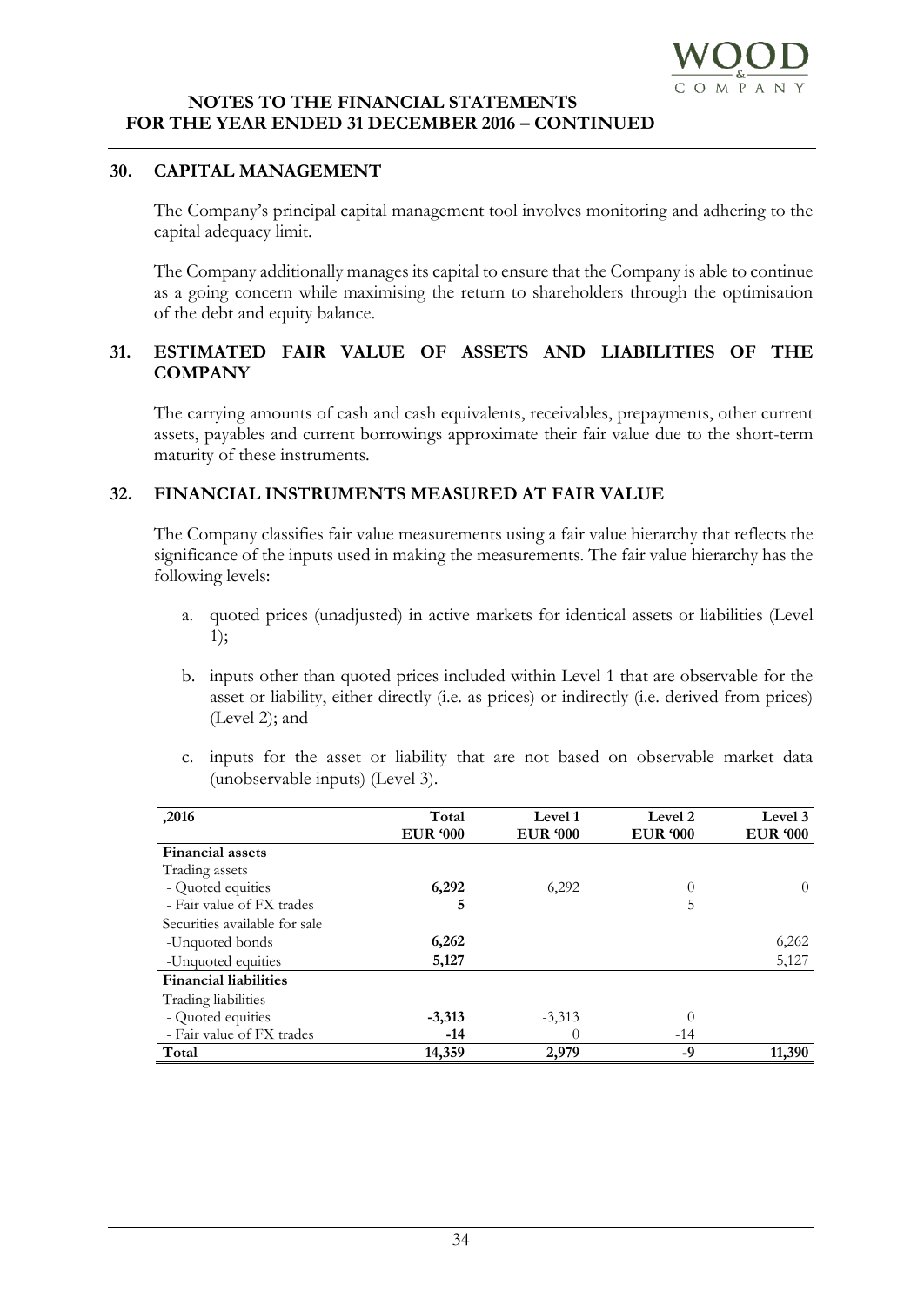

| 2015                          | Total           | Level 1         | Level 2         | Level 3         |
|-------------------------------|-----------------|-----------------|-----------------|-----------------|
|                               | <b>EUR</b> '000 | <b>EUR '000</b> | <b>EUR '000</b> | <b>EUR '000</b> |
| <b>Financial assets</b>       |                 |                 |                 |                 |
| Trading assets                |                 |                 |                 |                 |
| - Quoted equities             | 1,231           | 1,231           | $\theta$        | $\theta$        |
| - Fair value of FX trades     | 8               | 0               | 8               | $\Omega$        |
| Securities available for sale |                 |                 |                 |                 |
| -Unquoted bonds               | 3,258           | 0               |                 | 3,258           |
| -Unquoted equities            | 0               | 0               |                 | $\theta$        |
| <b>Financial liabilities</b>  |                 |                 |                 |                 |
| Trading liabilities           |                 |                 |                 |                 |
| - Quoted equities             | -656            | $-656$          | $\Omega$        | $\theta$        |
| - Fair value of FX trades     | -18             | 0               | $-18$           | $\theta$        |
| Total                         | 3,823           | 575             | $-10$           | 3,258           |

\*) Part of the securities available for sale not included in the table above are measured at cost due to the impossibility to reliably determine their fair value and the Company performs regular impairment testing.

#### **Financial instruments measured at fair value based on level 3**

| 2016            | Securities available for sale | Securities available for sale |
|-----------------|-------------------------------|-------------------------------|
|                 | Unquoted bonds                | Unquoted equities             |
|                 | <b>EUR '000</b>               | <b>EUR '000</b>               |
| Opening balance | 3,258                         |                               |
| Purchase        | 4,107                         | 5,127                         |
| Disposals       | 1.102                         |                               |
| Closing balance | 6,262                         | 5,127                         |

| 2015                   | Securities available for sale |
|------------------------|-------------------------------|
|                        | Unquoted bonds                |
|                        | <b>EUR '000</b>               |
| Opening balance        | 3,301                         |
| Purchase               | 513                           |
| Disposals              | 556                           |
| <b>Closing balance</b> | 3,258                         |

# **33. SEGMENT REPORTING**

The Company is not required to provide a segment reporting analysis under IFRS.

# **34. RELATED PARTIES**

During the year, the Company entered into the following related party transactions.

# **34.1. WOOD & Company Group S.A. ("WOOD SA")**

As of 31 December 2016, the Company reports a receivable of EUR 3,894 thousand (2015: EUR 2,992 thousand) from WOOD SA (included in "Receivables from lending" in Note 14).

As of 31 December 2016, the Company reports payables of EUR 127 thousand (2015: EUR 127 thousand) to WOOD SA (included in "Trade and other payables" in Note 21).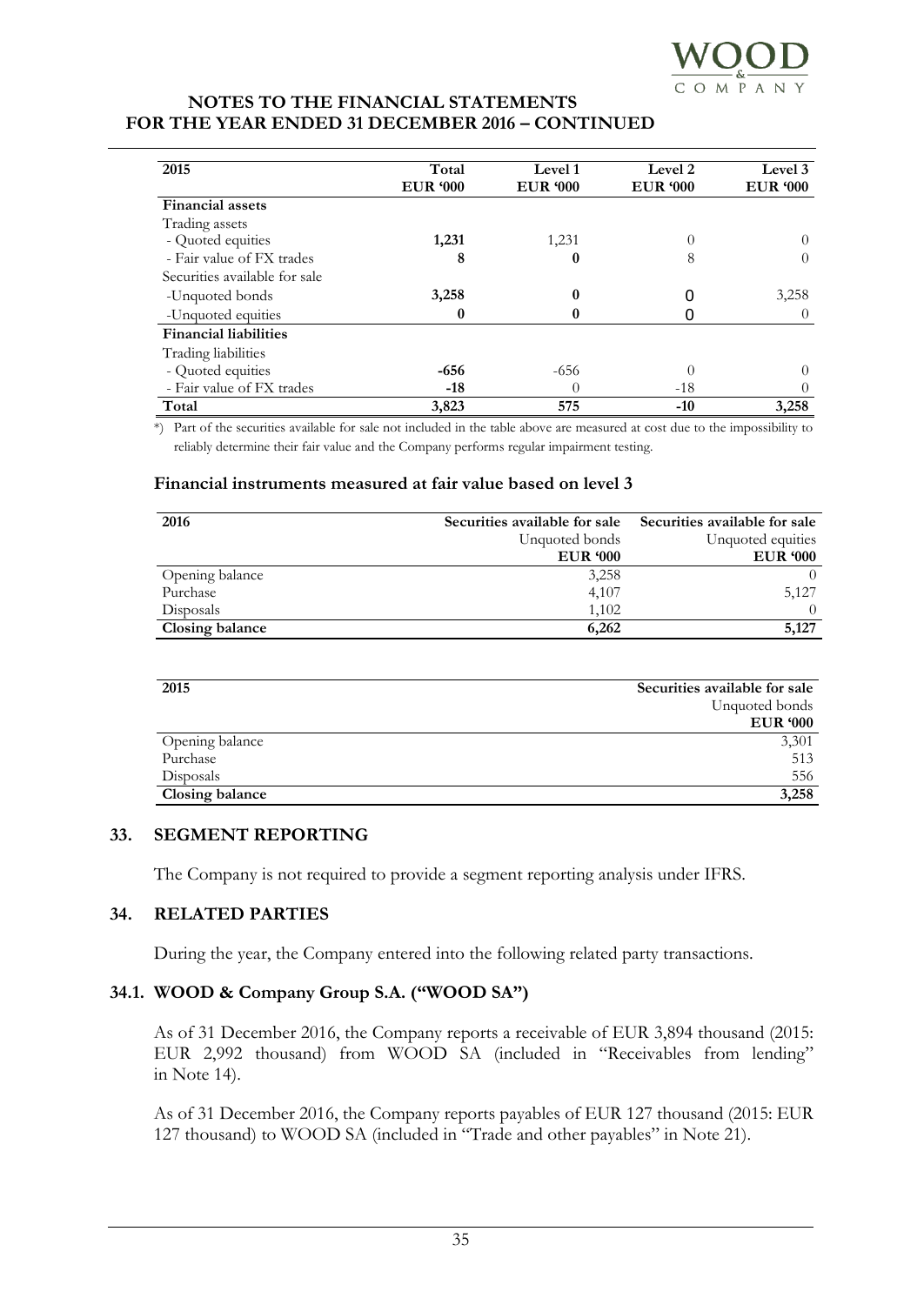

The Company recognises expenses in the amount of EUR 63 thousand (2015: EUR 16 thousand) which represent the deemed value of shares and options of WOOD SA granted to employees of the Company derived from WOOD SA's consolidated equity.

The Company reports interest income totalling EUR 59 thousand (2015: EUR 50 thousand) from a loan granted to WOOD SA.

# **34.2. Wood and Company Financial Services AG ("WOOD AG")**

The Company invoiced to WOOD AG a fee for services in the amount of EUR 16 thousand (2015: EUR 13 thousand).

As of 31 December 2016, the Company reports a receivable of EUR 388 thousand (2015: EUR 871 thousand) from WOOD AG which is included in "Receivables from lending" in Note 14. As of 31 December 2016, the Company reported a payable to WOOD AG in the amount of EUR 7 thousand (2015: EUR 65 thousand) which is included in "Trade and other payables" in Note 21.

The Company reports interest income of EUR 16 thousand related to a loan provided to WOOD AG (2015: EUR 21 thousand).

# **34.3. Wood & Company, a.s. ("WOOD SK")**

As of 31 December 2016, the Company reports receivables from WOOD SK of EUR 110 (2015: EUR 210 thousand) which is included in "Trade and other receivables" in Note 14.

As of 31 December 2016, the Company reports payables of EUR 1 thousand (2015: EUR 0 thousand) to WOOD SK (included in "Trade and other payables" in Note 21).

WOOD SK invoiced the Company for services in the amount of EUR 7 thousand (2015: EUR 7 thousand).

# **34.4. WOOD & Company investiční společnost, a.s. ("WOOD IS")**

The Company invoiced the services provided to WOOD IS in the amount of EUR 20 thousand (2015: EUR 36 thousand). Interest expense from a loan provided by WOOD IS amounted to EUR 11 thousand (2015: EUR 17 thousand).

As of 31 December 2016, the Company reported a receivable of EUR 2 thousand (2015: EUR 3 thousand) from WOOD IS (included in "Trade and other receivables" in Note 14) arising mainly from the recharging of rental costs.

As of 31 December 2016, the Company reports payables of EUR 368 thousand (2015: EUR 986 thousand) to WOOD IS (included in "Payables from borrowings" in Note 21).

# **34.5. WOOD & Company Holding Limited (HOLDING MALTA)**

As of 31 December 2016, the Company reports a receivable from HOLDING MALTA (included in "Trade and other receivable" in Note 14) in the amount of EUR 4 thousand (2015: EUR 4 thousand).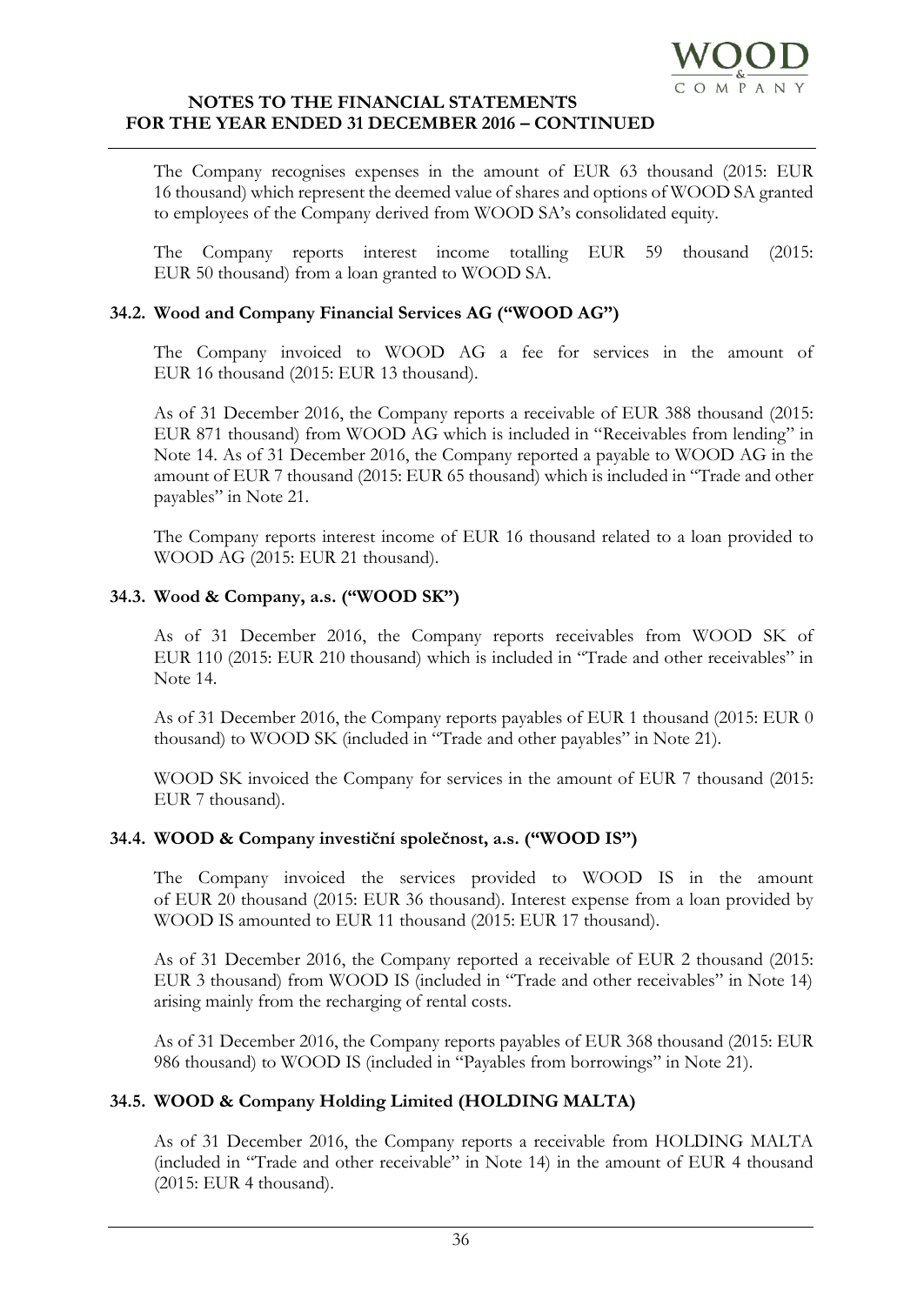

The Company reports no interest expenses (2015: EUR 2 thousand) related to a loan provided by HOLDING MALTA.

# **34.6. WOOD & Company Funds SICAV, p.l.c. (SICAV)**

As of 31 December 2016, the Company reports no receivable from SICAV (in 2015: EUR 308 thousand, included in "Trade and other receivables" in Note 14). The Company invoiced the services provided to SICAV in the amount of EUR 300 thousand (EUR 294 thousand in 2015).

# **35. ASSETS UNDER MANAGEMENT AND CUSTODY**

|                         | As of                             | As of           |
|-------------------------|-----------------------------------|-----------------|
|                         | 31 December 2016 31 December 2015 |                 |
|                         | <b>EUR '000</b>                   | <b>EUR</b> '000 |
| Assets under custody    | 208,896                           | 193,600         |
| Assets under management | 74.908                            | 64.694          |

The assets under custody do not include assets of EUR 22,932 thousand (2015: EUR 23,574 thousand) which are received under management as well as under the Company's custody.

# **36. REMUNERATION OF KEY MANAGEMENT**

During the reporting period, the short-term benefits to the key management amounted to EUR 190 thousand (2015: EUR 188 thousand). Key management personnel are those persons having authority and responsibility for planning, directing and controlling the activities of the Company. No other benefits were provided to the key management.

# **37. ISSUED LOANS, BORROWINGS OR OTHER BENEFITS**

During the reporting period, the Company provided its statutory bodies, shareholders or management with no loans, borrowings or other benefits.

# **38. NETTING OF FINANCIAL ASSETS AND LIABILITIES**

The Company enters into contracts with counterparties that contain a close-out netting clause.

The Company enters into foreign exchange transactions with counterparties - banks which may keep the cash accounts for the Company. The fair value of short-term foreign exchange transactions is insignificant given the volume of funds deposited with the bank. The fair value of foreign exchange reported in Note 13 may be included in the set off in the event of counterparty default.

The Company enters into repurchase and reverse repurchase agreements with counterparties, where securities are used as collateral. As of 31 December 2016, the Company reports no repo operations, which could be utilised with other operations of the counterparty recognised in the financial position of the Company.